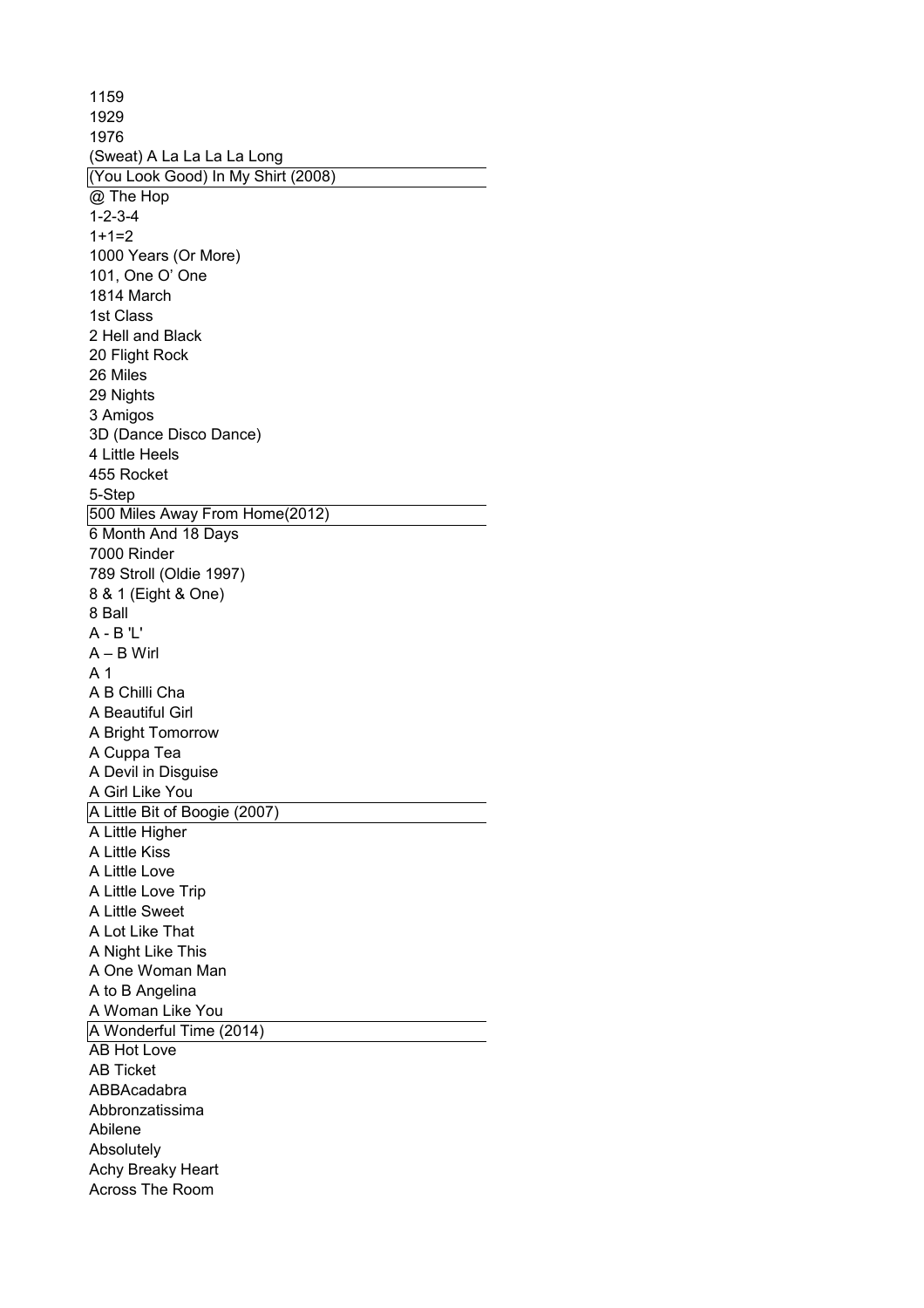Action Adalida Adaptable Add 'Em Up (Contra) Adelaide Stomp Adios Amiga Africa Bum Bum After Five Stomp After Midnight After The Storm After While Crocodile Agua y Fuego Ah Si! Ain't Goin' Down Ain't Goin' Nowhere (Oldie 1995) Ain't It Funny? Ain't No Way Ain't Love A Lot Like That Alabama Alabama Boy Alabama Slammin' Alamo Boom Alcazar Alcohol Alfie Alibies and Lies Alive & Kickin' All Aboard! All About Tonight All Day Long All I Am Is You **All I Know** All In My Head All Keyed Up All My Ex's Live in Texas (Oldie 1989) All Over Again All Shook Up All Together Now All Week Long (Seven Nights To Rock) All You Need Alley Cat Alligator Rock Alligator Shuffle (Partner) Alligator Walk Almost Always (Over You) Almost Saturday Night Alpen Polka Always Will Always Won´t Amame Amarillo By Morning Amazing Grace Af en Af AA Tag BB AA Tag BB AA Tag BB Ending All Summer Long AABAABAABCAABACAAAA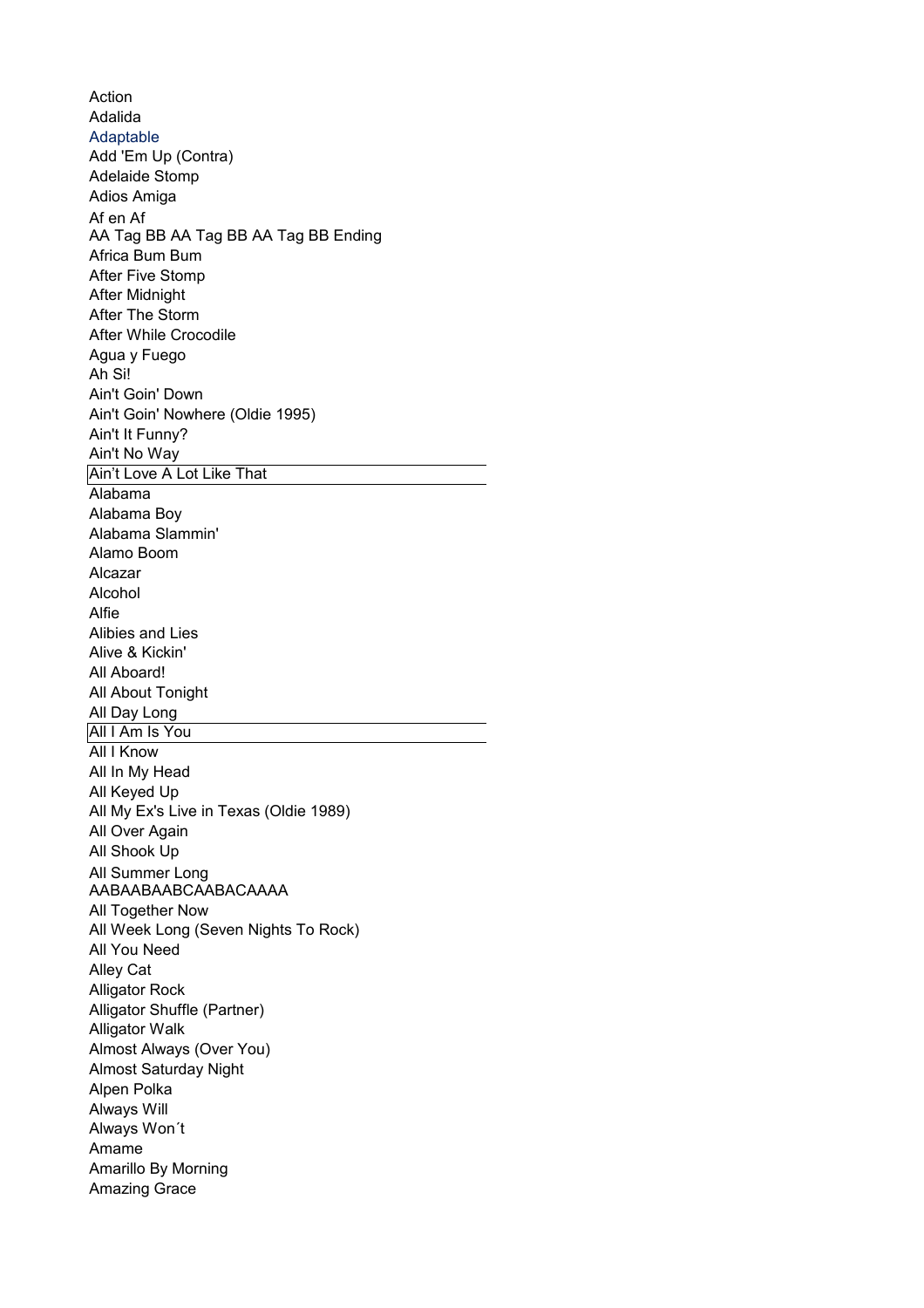American Kids American Pie (Oldie 1997) Amigo Amor De Rumba Amor Mafioso Amsterdam Moonlight An Absolute Dream And Get It On And Then I Kessed Her (2013) And You You You Angel In Blue Jeans Angel Rock (aka Rock N Roll Angel) Angel Wings Angelina Annanas Annemarie Polka Another Margarita Another Saturday Night Another Song Apache Are You Dancin Are You Missing Me (2017) **Armadillo** Askin' Questions Aspire At The Line Dance Atomik Polka Aw Naw B Hollywood Baba Acredita Babalou Baby Belle Baby Blues Baby Boyfriend Baby Bubbles Baby Chick Baby Come Back To Me Baby Kate Baby Kisses Baby Likes to Rock it (Oldie 1996) Baby Ride Easy Baby Sister Baby Tonight (AKA – The Daffodil Dance) Back Again Back In Time Back On Texas Time **Back Steppin** Back to the 80's Back To The Start Back Track (Oldie 1992) Backstreet Attitude (Oldie 1996) Bad Bad Leroy Brown Bad Boy (2009) Bad Heart Day Bad Moon On The Rise Badly Bent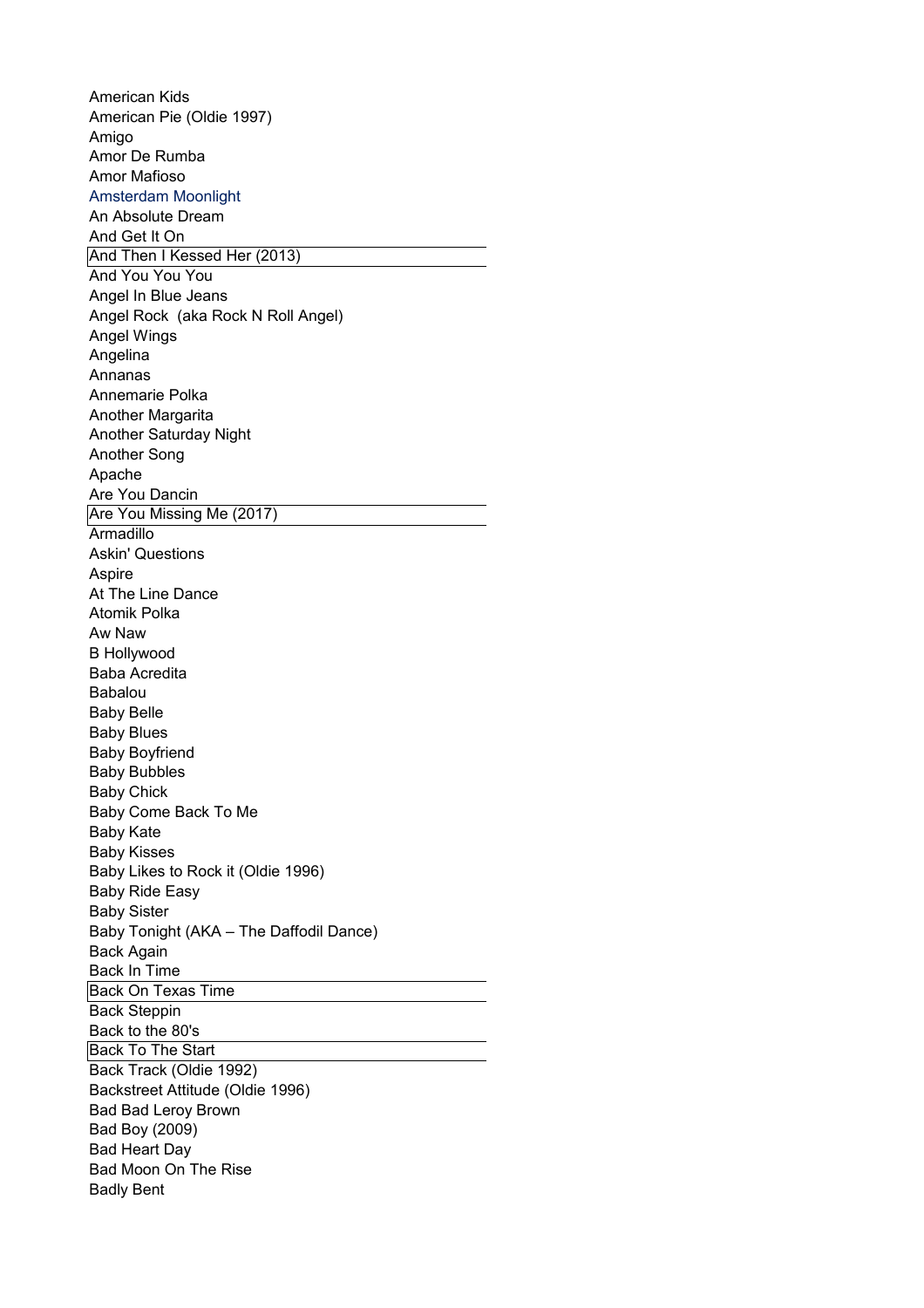Bahama Mama Baker's Street Ballymore Boys Banana Peel Bandido's Last Ride Bar Room Romeo (Oldie 1992) Bar Stools Bara Bere Bare Essentials Bärentöter (Partner) Barndance Basic Heel Bayou Boogie Bayou City Twister (Oldie 1993) BC Cowgirl Be Boll - EZ Be Bop Be Happy Now Be Strong Beautiful Day Beer For My Horses Beer Goggle Shuffle Beer Goggles Beer Money Before Before The Devil Beginner Rock Beginner Stroll Beginner´s Luck Bella Cha Cha (Oldie1994) Bella Roma Belles ! Belles ! Belles ! Benidorm Boogie Best Part of The Day Better Life Better Times Better When I'm Dancin' **Betwixt** Bibia Be Ye Ye Bible Belt Big Bamboo Big Bang Boogie Big Blue Tree Big Coconuts Big Cub Driver Big Girls Boogie Big Heart (Oldie 1993) Big Love Bikini and Martini Bilando Boogaloo (2008) Billy Be Bad Billy´s Twist Bittersweet Memory Bitty Boppy Betty Be Bop A Lula (Oldie 2000) Beat The Road Jack AAB -- AAB -- C -- AA -- BB -- AA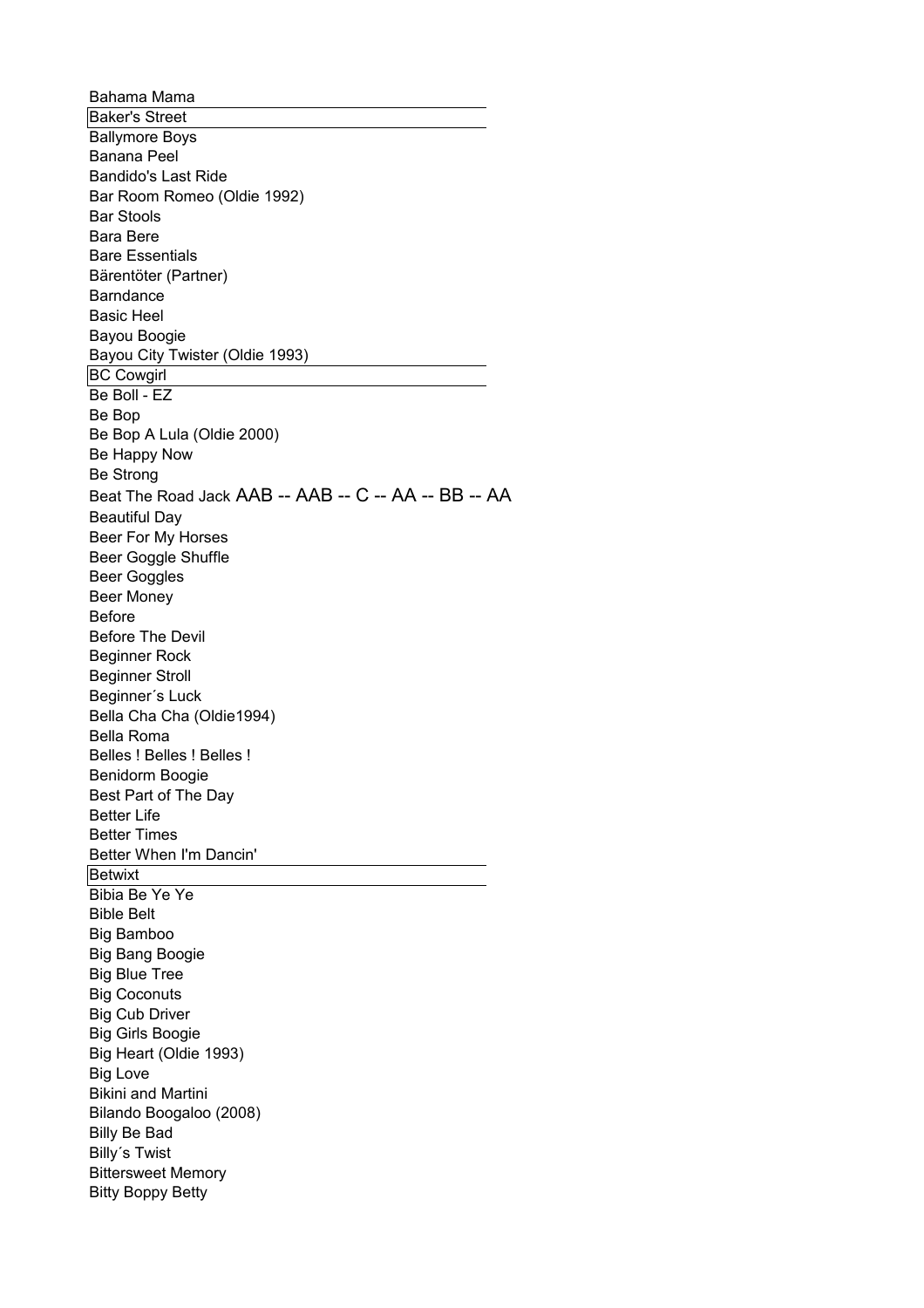Bitty Boppy Betty (2013) **Black Coffee** Black Dresses (Oldie 1995) Black Feathers (2018) Black Horse Blackpool By The Sea Blame It On The Boogie Blanket On The Ground Blue Cha Blue Moon Shuffle Blue Night Cha Blue Note Blue Rodeo Blue Rose Is Blue Sky (Barbara Lowe) Blue Spanish Eyes Blue Summer Blue Train Blueberry Chill Blues & Greys Blurred Lines BMI Baby Bob The B2 Bobbi With An I Bobbie Sue Bobby Jo Bocephus (Oldie 1991) Bollywood 45 Bomshel Stomp Bonanza Bonaparte's Retreat Bonita Boogie Bob Boogie Choo Choo Boom Boom Christmas Boot Scootin Boogie Bored Born 2 Dance Bosa Nova Bounce Bounce Boys 'Round Here (Beginner) Boys Will Be Boys Brazil Bread And Butter Break Away Brewery Boogie Brick House Bring It On Over Bring On The Good Times Broken Heart Broken Stones **Brokenheartsville** Brother Louie Boogie Woogie Baby Jill Boomerang (Partner)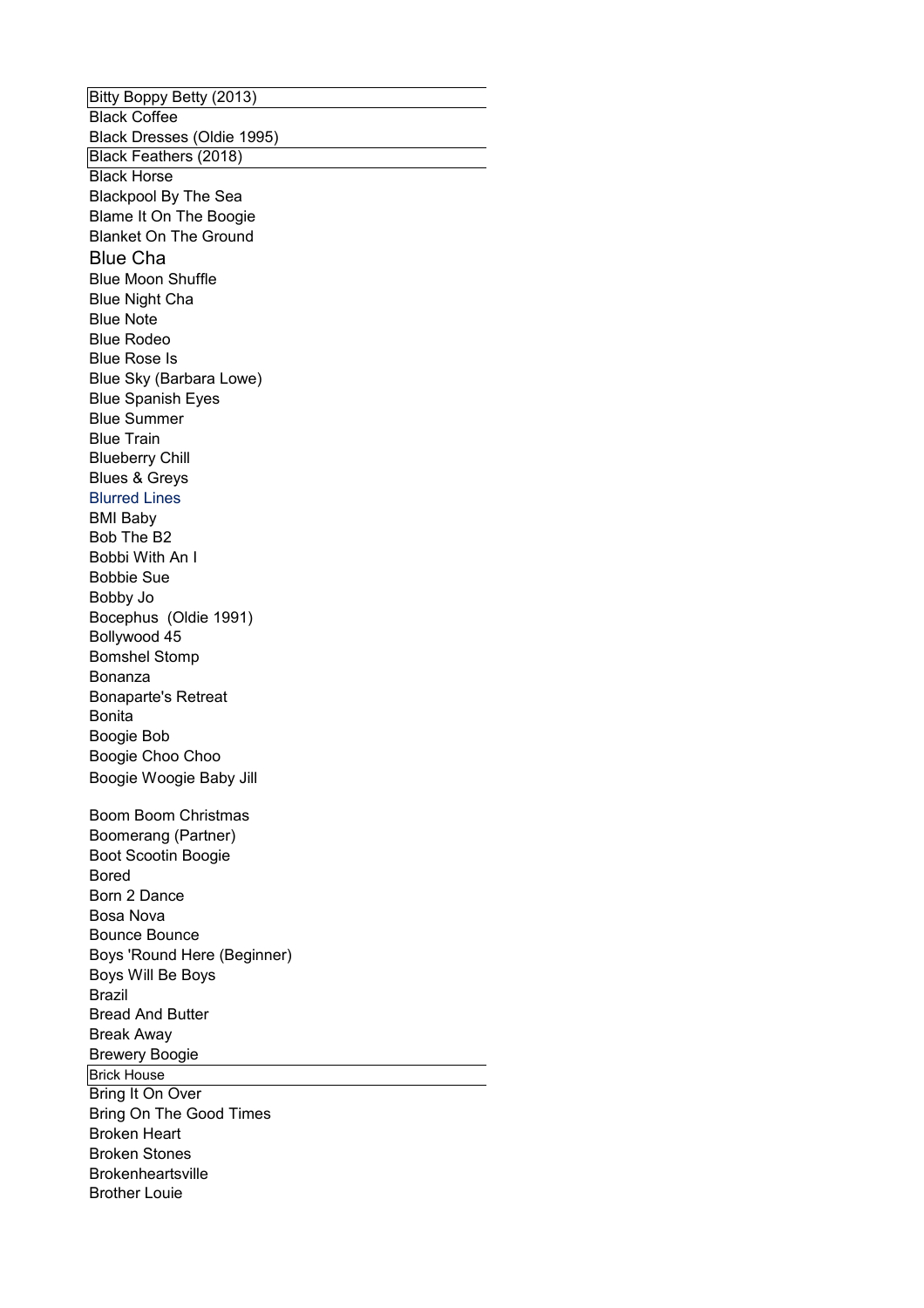Bubba Bubble Gum Cowboy Bud Wiser Budapest Bullfrog On A Log Burning Love Baby Bus Stop **Butterfly** Buzz Me By the Numbers C F Shuffle C J Shuffle C'mon C'mon Caballero (A Spanish Gentleman) Cabo Moon Cabo San Lucas Cadillacs and Caviar Caipirinha Cajun Beat Cajun Mambo Walk (Oldie 1996) Cajun Moon Cajun Polka(a.k.a. Myra's Stardust Polka) Cajun Power Stomp Cajun Slap (28) Cajun Slap (40) Cajun Thang Cajun Two Step California Blue California Stomp (Oldie1993) Calm After The Storm Can Do Cha Cha Can You 2 Step Can You See The Satalites (P) Can't Give Me Lo-ove Canadian Stomp Canadian Stomp Circle Candy Girl Candyman (Winnie Yu) Cannibal Stomp Captured By Love Caribbean Caribbean Calypso Caribbean Pearl Carmelita Casa Musica Casanova Cowboy Cash Back Catch The Rain **Catfish CCS Cecilia** Celtic Teardrops Ch-Ch-Cherrie Cha Cha Espana (Spain) Cha Cha Lengua (Oldie 1994) Call Me Maybe (Craig Bennett)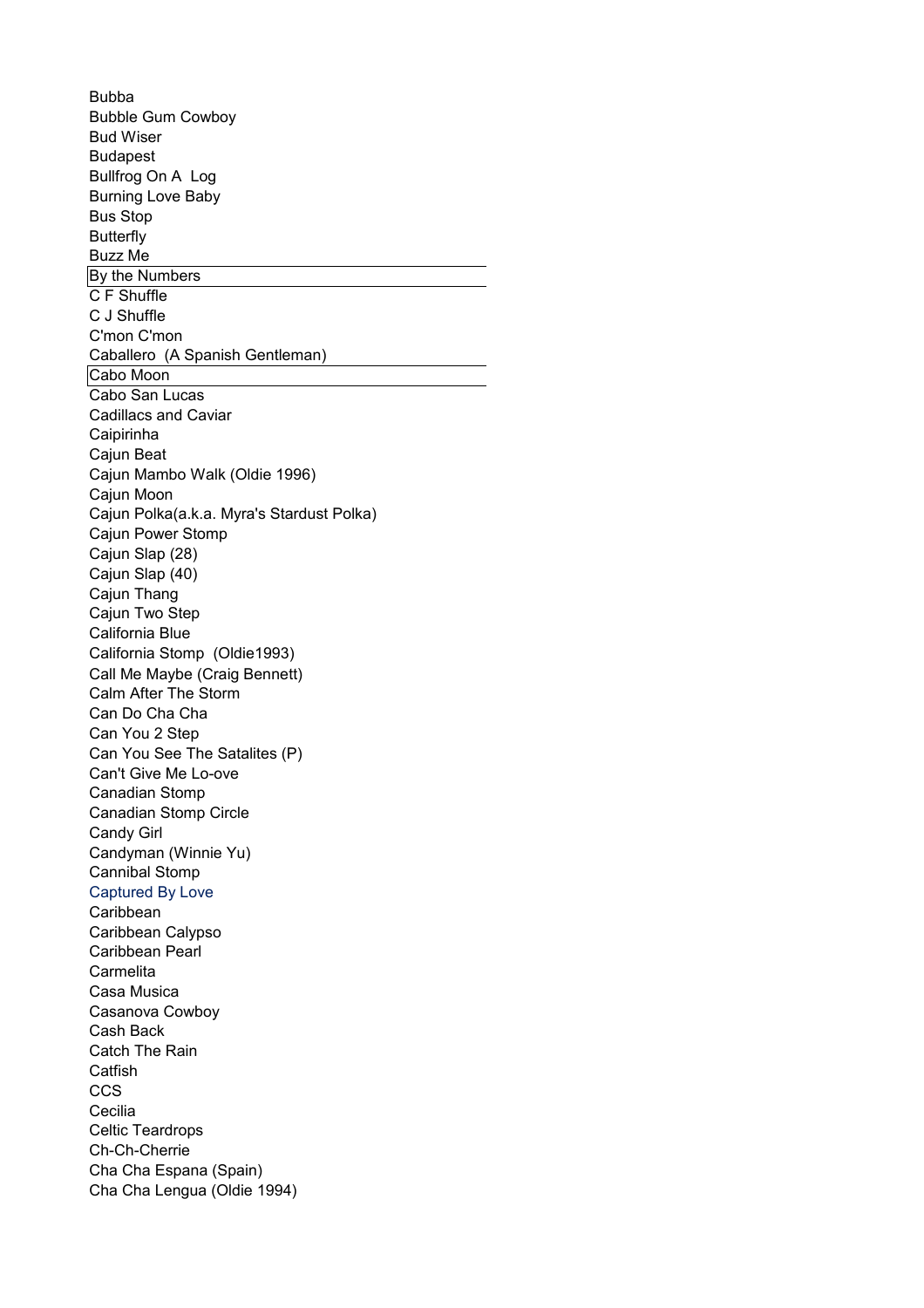Cha cha One Cha-cha De Sol Chaca Chaca Champagne Promise Charlie's Cha Chasing Down A Good Time Chasse & Shuffle Chattahochee Checker Checker Cheerio **Cheeseburger** Cherokee Boogie Cheyenne Cheyenne Rock Chi Balla (Dancers) Chica Boom Boom Chicken Fried Stomp Chicken Polka Chiki Cha Cha Chill Facktor Chilly Cha Cha Chirpy Charleston Chocolate City Hustle (Oldie 1991) Chompin' At The Bit (Oldie 1997) Christmas Polka Chuck & Cowboy Chug Chug Chug Chupee Cico Cico CIKI CIKI BAM BAM Cinco De Mayo Cinderella Waltz Circle Dance Circle Jerk Clap Your Hands Clickety Clack Clinging To You Closer Closer Walk With Thee Club Tropicana Coast line Cha Coastin Codigo Coffee Days and Whiskey Nights Colada Kick Colinda Colonia Shuffle Colorado Cha Cha (Partner) Combine Fun Come Back My Love (Juliet Lam) Come Dance With Me Charleston Bump (Partner) Chilly Cha Cha (Partner) Christmas Kickin (Contra) City Lights Swing (Partner) Colorado Girls (Partner)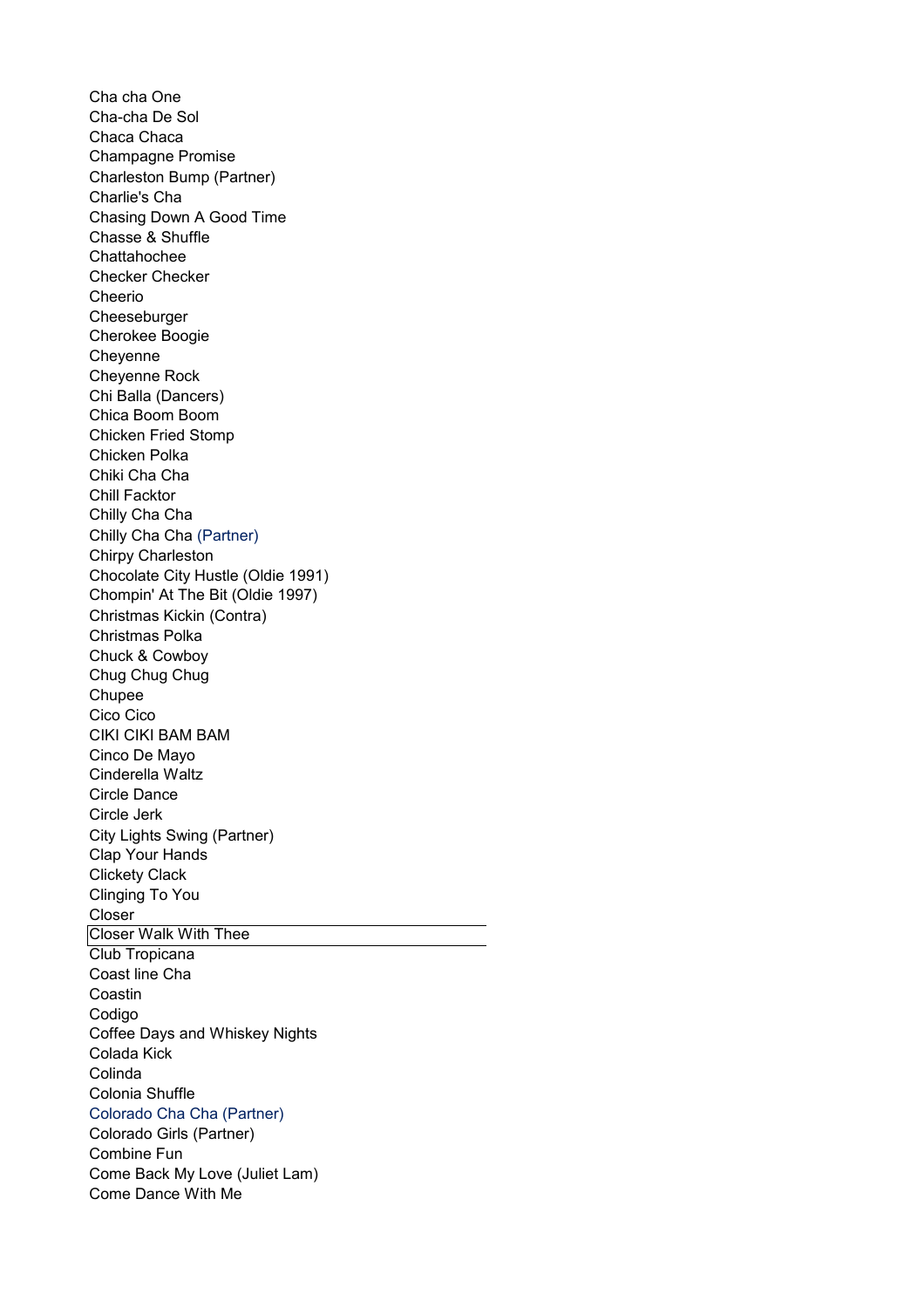Come On And Dance **Commitment** Como Voy A Olvidarte Como Yo Complicated Heart Considering Continental Polka Alice Cool Chick Cool Cowboy Cooler Than Me Copperhead Road Corazon´ De Metal Corona Con Lima (Diane Girard) Cotton Eye Joe Cotton Eye Joe Mixer (Partner) Could I Have This Dance Country & Western Cha Cha Country As Can Be Country Bump Country Bump-Kin Country Club (Oldie 1991) Country Hustel Country Line Cha Cha Country Roads Country Two Step Country Walkin County Line Cowboy Beat Cowboy Boogie Cowboy Cha Cha Cowboy Charleston Cowboy Cowboy Cowboy For A Night Cowboy Man Cowboy Rhytm Cowboy Strut Cowboy Tuwek Cowboy Twist Cowboy Yoddle Song Cowgirl Hustle Cowgirl's Saddle Cowgirls Dream Cowgirls Twist Coyote Sing Craicerjack (Beginner) Crash and Burn Crazier Than Usual Crazy Bout A Mercury Crazy Devils Crazy Foot Mambo Crazy Legs (Oldie 1996) Crazy Mercury Crazy Postman Creepin up Crocodile Roll Could've Been The Whiskey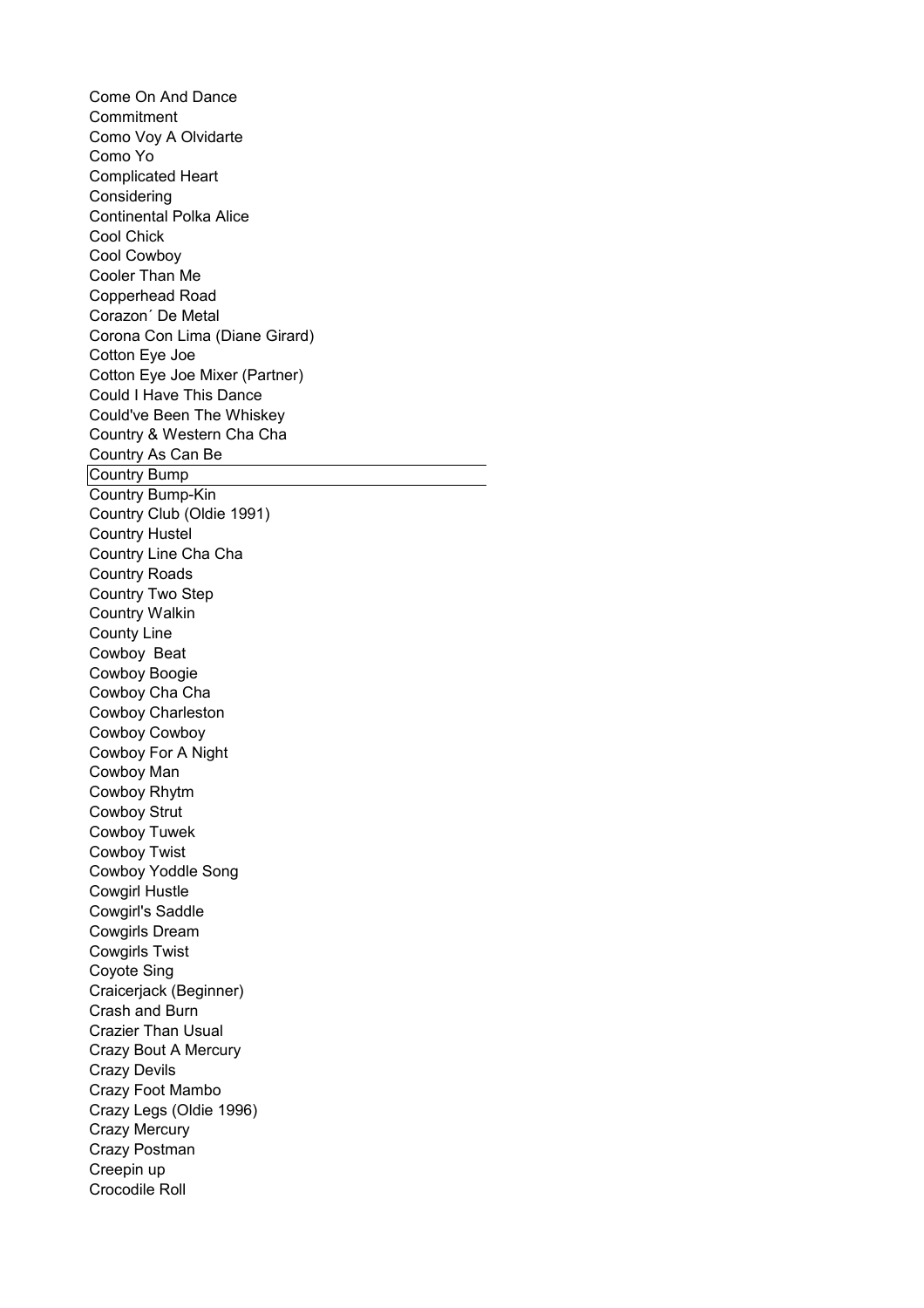Crooked Jack Cruisin Cry Cry Cry Cry Just A Little Bit Cry To Me Cry To Me (Cha Cha) Crystal Touch CT Shuffle CTO (Country Thang Official) Cuba Libre Cuban Rhythm Cucaracha Cumbia Amore Cumbia Comigo Cumbia Semana Cupid´s Shuffle Cut A Rug (Contra) D-D Dancin' (a.k.a. Dusk - Dawn Dancin') D.H.S.S. Daddy Cool Remix Dance Above The Rainbow Dance Charlie Brown Dance Her Home Dance Like You're The Only One Dance Man Dance Monkey Dance Ranch Romp (Oldie 1994) Dance With Wolves Dancin With You (Oldie 1996) Dancin´ Dream Cha Cha Dancin' In The Street Dancing In The Dark Dancing In The Street Dancing Pants Dancing' Feet (Oldie 1995) Danny Baby Danza Kuduro Dare To Dance Darlin´ Darling Magnolia Darling Stand By Me Den Allersidste Dans Der letzte Bulle (The Last Bull) Dessau Devil's Right Hand Diamond Dixie Did You See Me Diddley Dee Dig Deep Dinky Doo Dirty Disappearing Tail Lights Dancing Violins A, A, B, B, A, A, A Dig Your Heels Diggy Liggy Lo (Partner)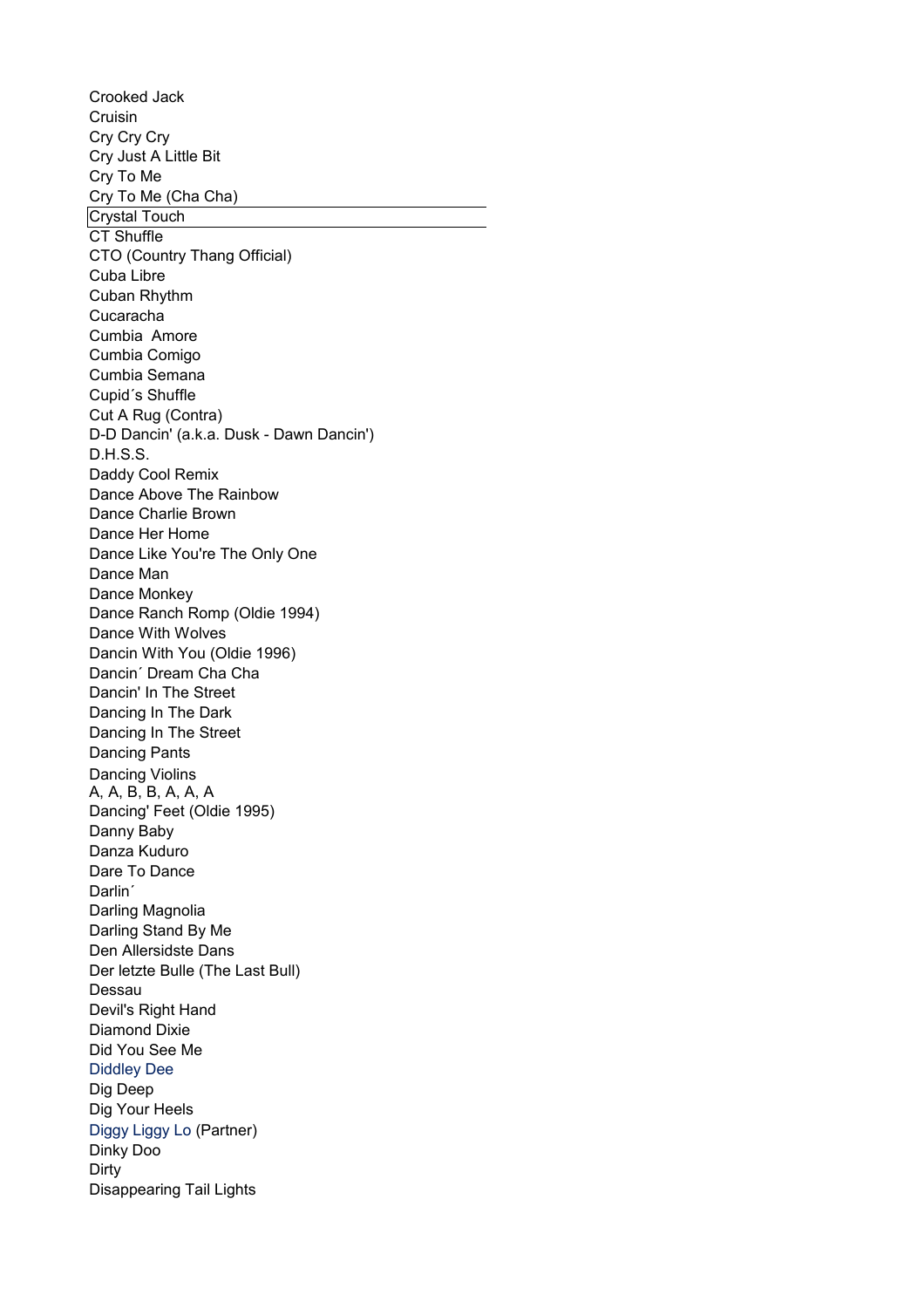Disco Disco Remix Dizzy Djungle Boogie Do The Line Dance Do Wop Be Doo Be Doo Do You Love Me? Doctor, Doctor Doing Our Thing Don't Ask Don't Be So Shy Don't Look Back Don't Say Goodbye Don't You Wish Dont Look Any Further Down In Mexico Down On The Corner Down On Your Uppers Down The Road Apiece Down To The Honky Tonk Dr Wanna Do Dream Lover Dream Of You Dreamboat (2008) Dreamer Drift Away Drinkin' Bone Booggie Drinking Problem Driven Drop In The Ocean Duck Soup Duelling Dancers Dutches/ Cowboy Hustle Eagle Eye East Bound And Down East Coast Switch (Partner) Easy Boot Scootin Boogie Easy Burning Easy Cha Cha Easy Come Easy Go Easy Tell Me Ma Eatin Right And Drinkin' Bad El Paso Swing EL Ritmo Bomba Electric Slide Electric Strut Elliots Dream Elvira Elvira Freeze Elvis Shuffle **Emergency** Empty Heart Empty Pockets **Enchantment** Eurodance (2014) Driftaway Cha Cha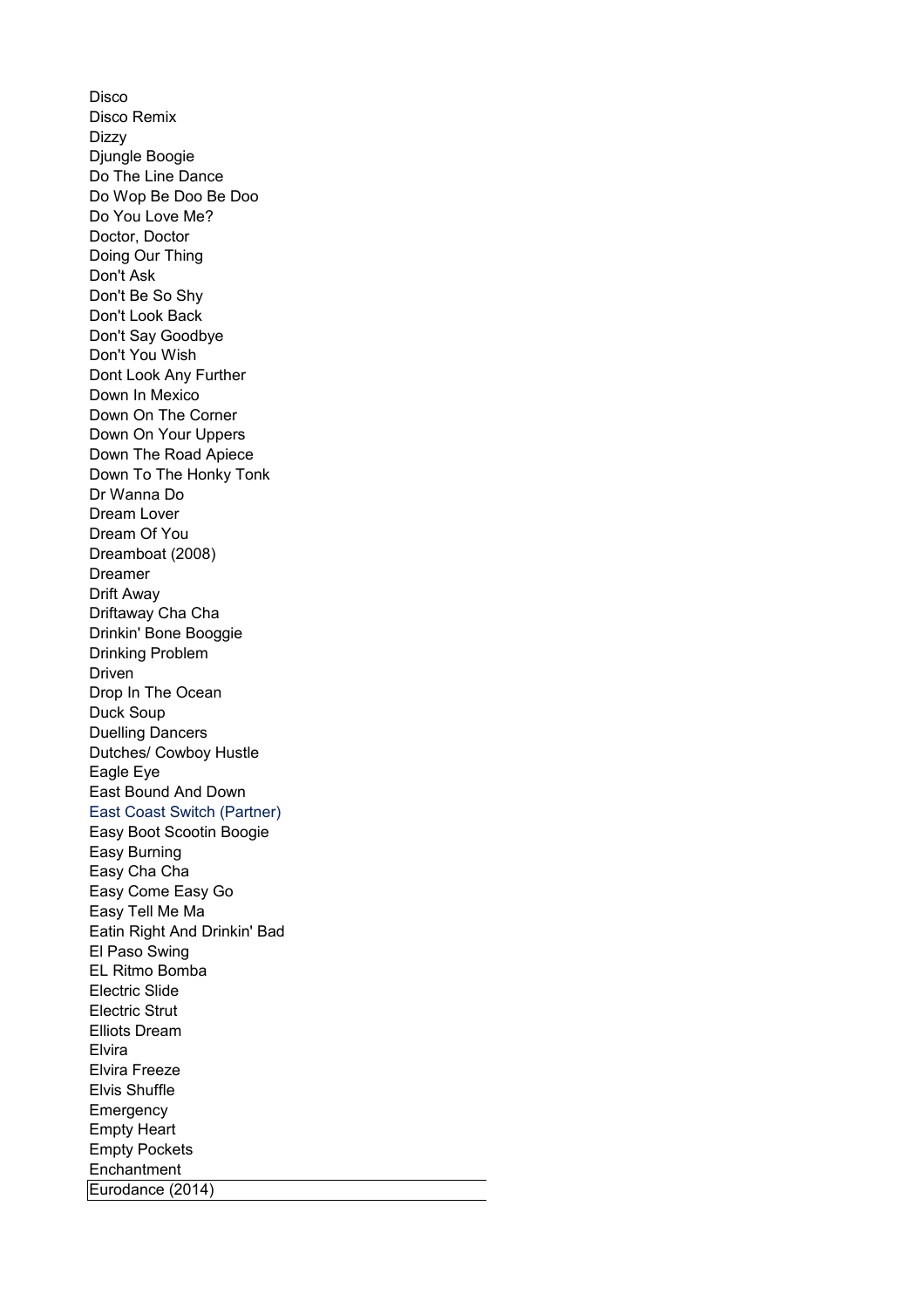**Eventually** Everybody Cha Cha Cha Everybody Dance And Sing Everybody Knows Everybody Swing Everyday Ex's And Oh's Excuse Me (Bob Reid) Excuse Me (Jan Wyllie) Exotic Cowboy oder Romeo Express Eye Candy EZ Havana EZ Rockin' EZ Stomp EZ Swing (Contra) Fais Do Do Fall In Love Fallin & Flyin Fallin & Flyin (Partner) Fallin' Fallsview Rock (Oldie 1996) Fancy 2 Step Farm Dance Feel the Beat Feel The Cha Feeling Kinda Lonely Felicidades (Congratulations) Fiddler Man Fiesta Cha Cha Fire & Rain Fireflies Fireman Firestorm First Step Fishers Hornpipe Fishing In The Dark Five Minutes Flames of Fame Flavour Of The Month Flip Flop (P) Flip, Flop & Fly Flobie Slide Fly Fly Like A Bird (Oldie 1995) Fly Me To The Moon Flyin Sparks Flying Dutchman Flying Eight (Oldie 1982)? Flying Higher Flying Home Flying Penguins Foot Boogie Footloose Forever And Ever Every Cotton Pickin' Morning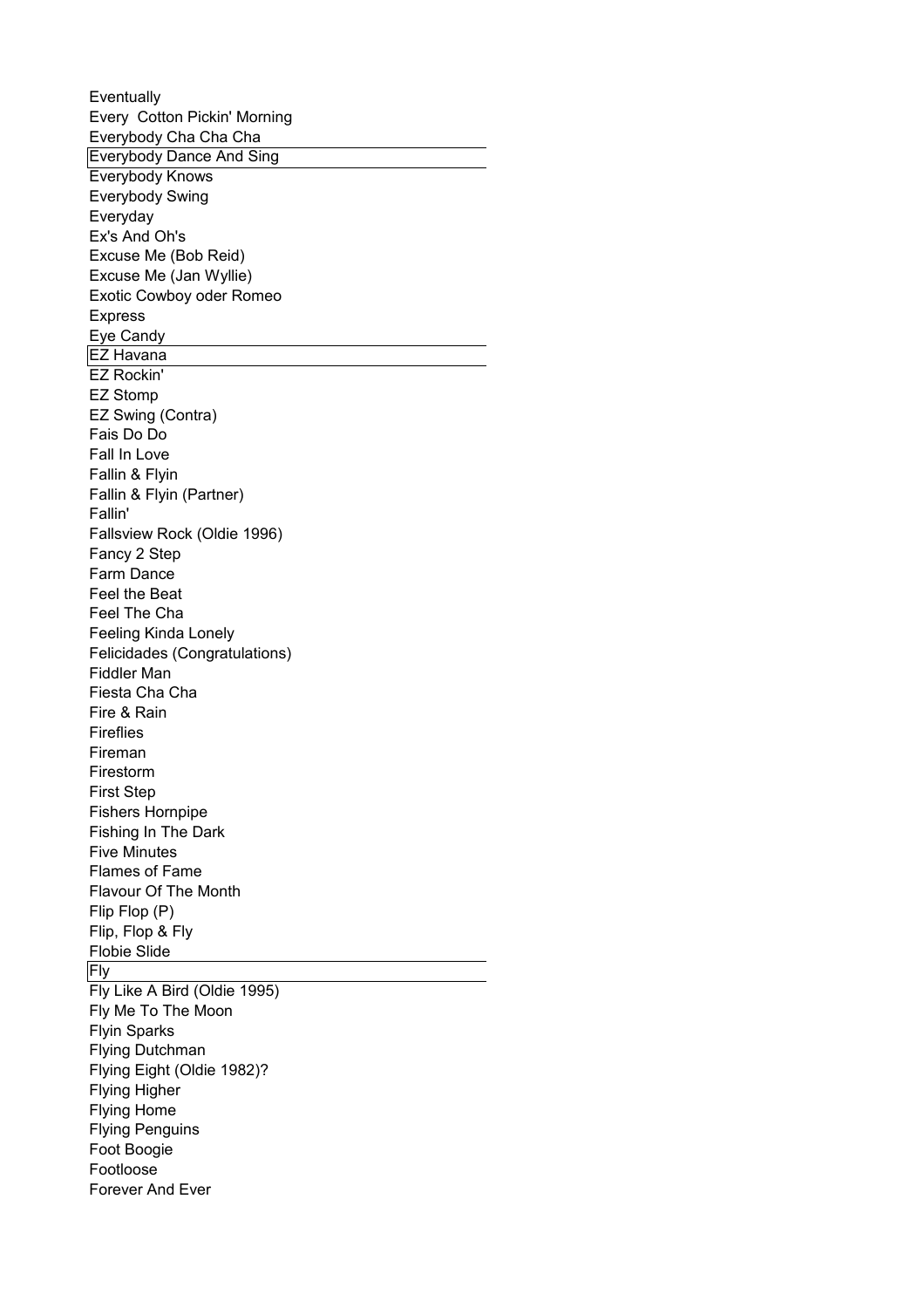**Forgetfulness** Four Corner Foxy Girl Free and Easy Friends For Ten Friendship + Fujiyama Mama Fun In The Sun Funk It Out Future Husband Galloping On Galway Girls Georgia Peach Geronimo Easy Get Down Get Down The Fiddle Get Even Get In Line Get In Line (Oldie1994) Get Up & Boogie Get Up & Try Ghost Rider (Oldie 1994) Ghost Train **Ghostbusters** Gin & Tonic Give It A Go Give Me Back My Heart Go Cat Go Go Hank Go Go Home Go Johnny (2010) Go Mama Go Go Seven Go Shanty Go Strait Go With The Flow God Blessed Texas Going Back West Gold Digger Gone To Kentucky Good Bless America Good Day To Run Good Days Follow Good Girls Don't Good Luck's Gonna Shine Good Morning Good Night To Be Lonely Good Time Good Time Being A Woman Good Time Girls Good To Be Us Got My Baby Back Gotta Keep Praying Gotta Move **Greater** Graceland Swing (Partner)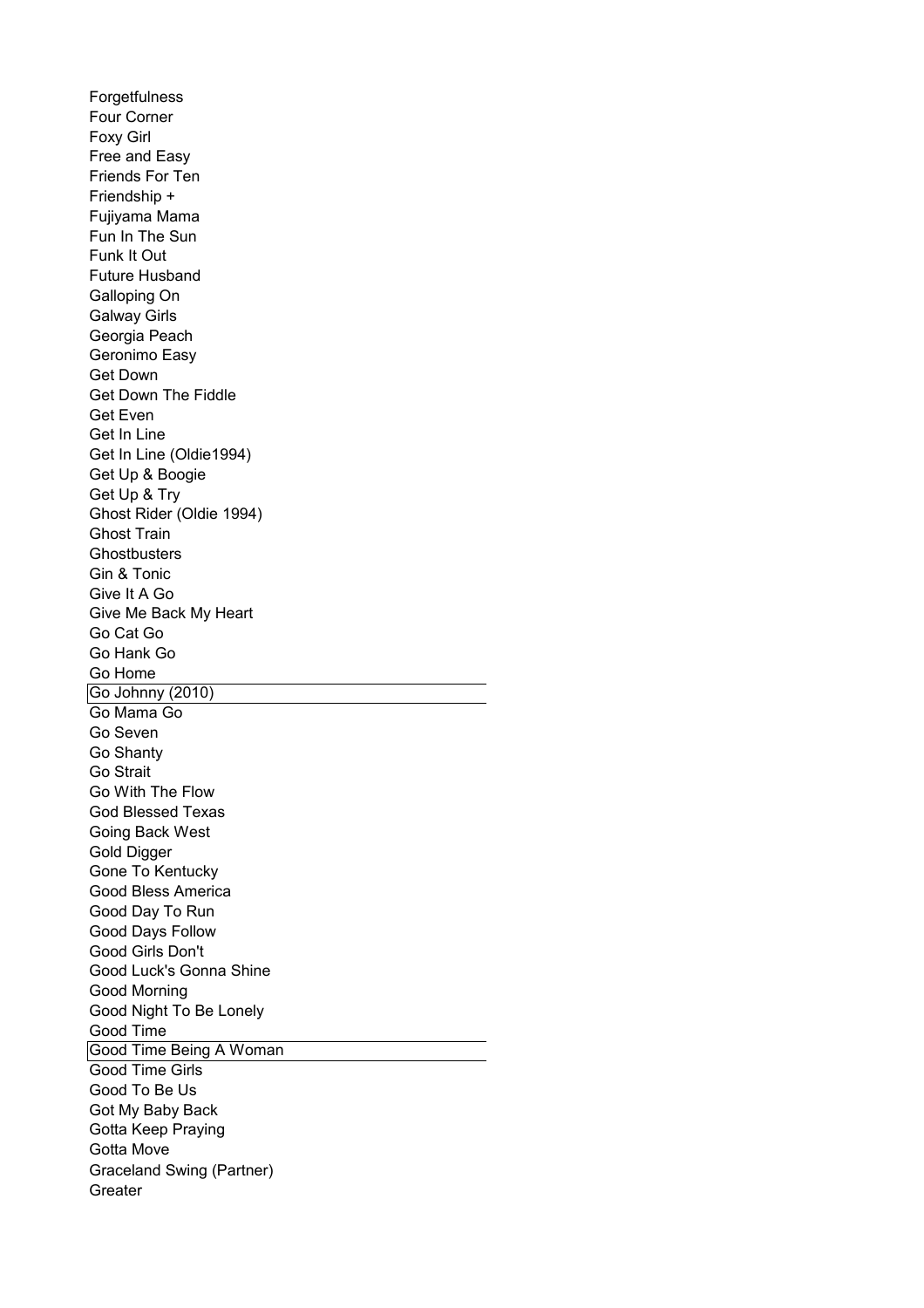Green Grass From Ireland Green Tractor Groovy Love Grundy Gallop Guacamole Gypsy Gypsy Queen Half Past Nothin' Hallelujah Handclap Hands Up Hands Up And Party Handyman Hangin' Round The Misteltoe Happy Birthday To You Happy Holiday Happy Hook Happy Little Cowboy Happy People Happy Radio Happy Times (Oldie 2003) Happy, Happy, Happy Harlem Blues Hasta Manana Have A Good Time Have You Ever Seen The Rain Haytch-Haytch He´s Comming (Contra) He's An Old Hippie Head In The Sky Head´s Up, Ho Down Heard It On The… Heart Line Dance Heart Of An Angel Heartbreak Express (Oldie 1998) Heartbreak Hotel (Oldie 1996) Heartbreaker Hearts And Flowers Heave Away Heaven In My Women's Eyes Heavenly Cha Heel & Toe Polka Helele Hello Dolly Hello Josephine Hello Summer Hello! Hey (Beginner) Hey Boy Hey Boy, Hey Girl Hey Girl Hey Ho Hey Hoalina! Hey Señorita **Heyday** Hickory Lake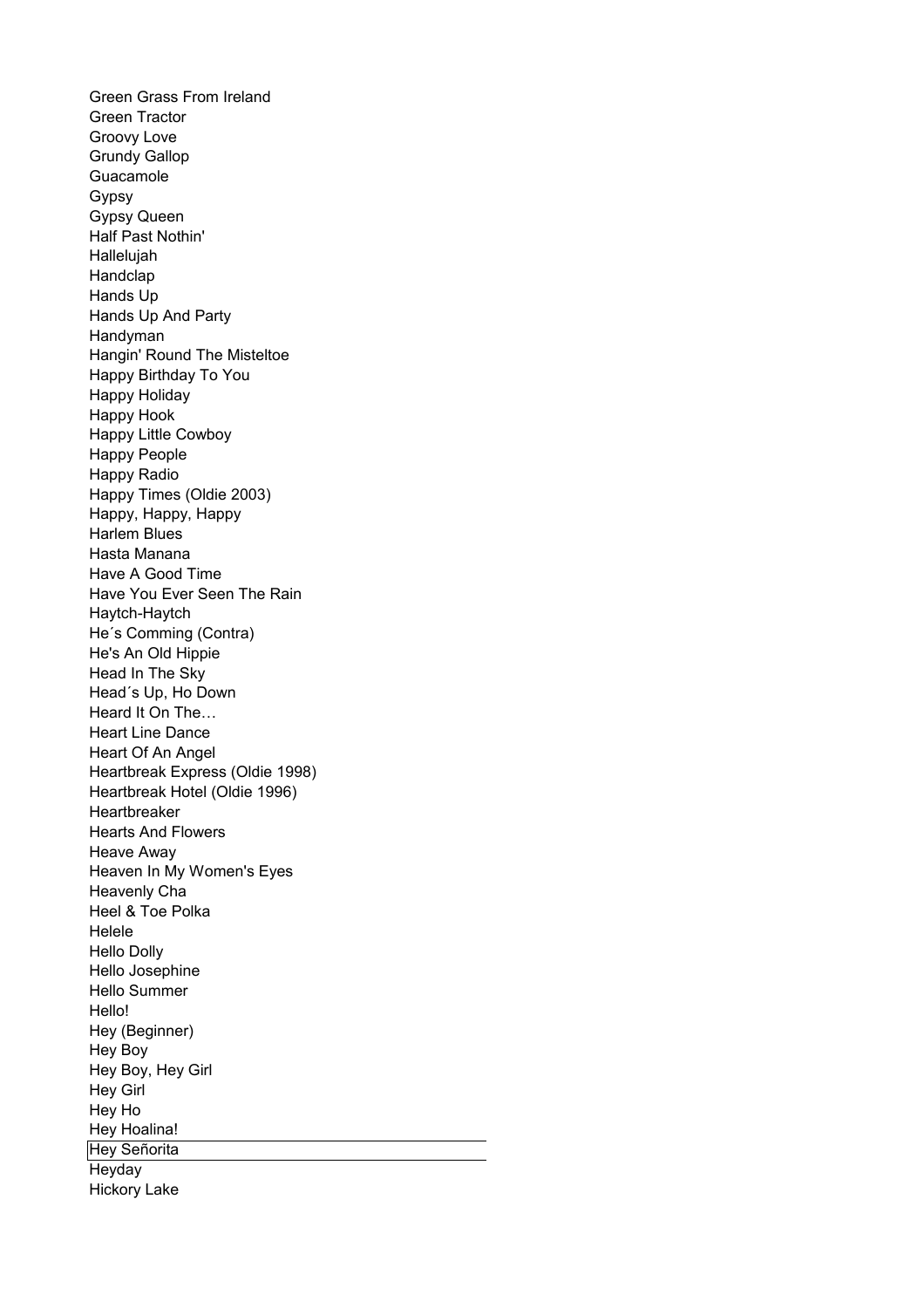High Test Love (Oldie 1997) Highway (Gutzwiller) Highway Route 66 Highway Waltz Hillbilly Girl Hillbilly Rock, Hillbilly Roll Hippy Dippy Mambo Hippy Hippy Shake Hold Hold The Line Holiday Countdown Holler Oh Babe Hollibobs Holly Jolly Christmas Holy Days Home On The Reange Home To Louisiana Homegrown (Dan Albro) Homegrown (Rachael McEnaney) Homeward Bound Honey Pie (2012) Honeycomb Honk If You Honky Tonk Honky Tonk Christmas Honky Tonk Fix! Honky Tonk Stomp Honky Tonk Swing Honky Tonk Town Honky Tonk Twist Honky Twist (Tom Paquay) Hooked On Country Hopeless Case Hot In The City Hot Potato Hot Stuff Nº2 Hot Tamales Hot Tamales Jr. Hotel Angel How About You How Long Howdy (Oldie 2004) Howling At The Moon Huckle Buck Huggable Hully Gully Hully Gully Dreamin' Hurricane Hurry Love Hustle Bustle Hymne I Ain't Crazy I Close My Eyes I Do My Dreaming I Don´t Need A Man I Found My Freedom I Kissed A Girl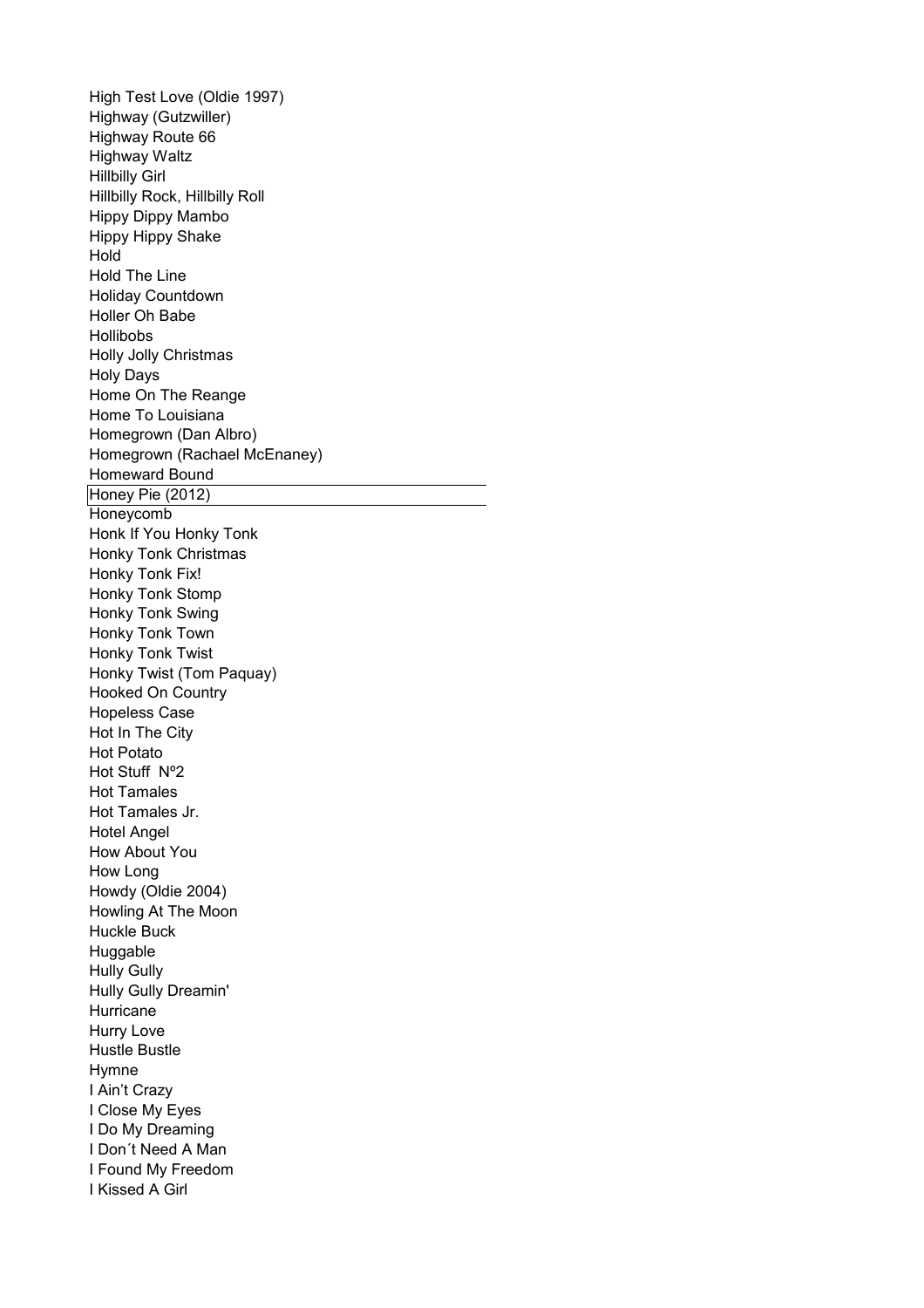I Love a Rainy Night I Love a Rainy Night (Partner) I Love It I Love U 2 I Said I Love You I Saw Linda Yesterday I Think I Found Love I Wanna Marry You I Will Dance I'll Sing About Mine (2013) I'm Steppin' Out I've Got News For You Ice Breaker If I Could If I Said You Had A Beautiful Body Ilarie In Kingston Town (2013) Independence Day Cha Cha Indian Sound Indian Summer (Partner) Injabulo Irish Stew Island Cha Cha (Oldie 1997) Island In The Stream It Hurts It Takes Two It's Allright It's Alright To Be A Redneck It's America It's So Easy It's A Beautiful Day Its Easy Itsy Bitsy Teeny Weeny Jackson Jacob´s Ladder Jagger Jailhouse Creole Jamaica Me Cha Cha Jamaica Mistaka Jambalaya Jambalaya (Partner) Jazzie Joe's (Oldie 1993) Jenny Lee Jitterbuggin' Joana Joker´s Waltz Jolene Jose Cuervo (Oldie 1997) Jump 2 Rock (Country Version) Jump In The Line Jump To The Rhythm Just 4 Fun Just A Hunk Just A Little Love Just A Memory Just A Minute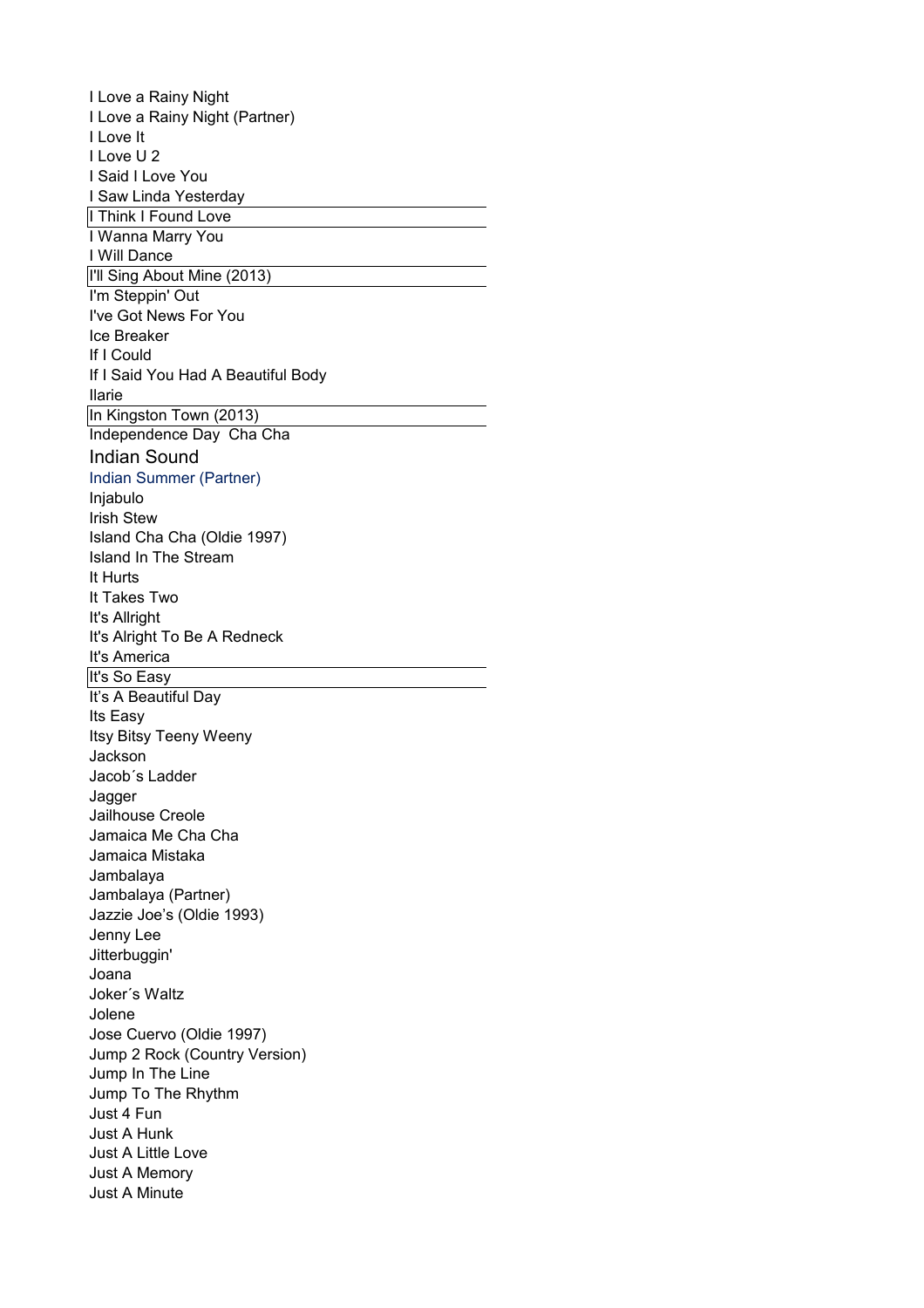Just Can't Wait (1999) Just For Grins K Is For Kicks K Step Boogie Kabouterdans Kalija (Oldie 1993) oV Kangaroo Hide Karrie Lane (Oldie 1994) Katchi Keep It Simple Keep on Smiling Keep Young Kelly's Cannibals (Oldie 1996) Kick it (Oldie 2004) Kid Rock Kid Rock Alabama Kill The Spiders Kinda Lonely Tonight King Of The Road Kiss Me Cha Cha Kiss Me Honey Honey Kiss Me Kiss Me Kiss Me Quick Kitty Cat Kjempeform KMO Knee Deep Kokomo Kreedom L D F (Let's Dance Forever) La Chapelloise La Cumbia La Fiesta La Fiesta Cubana Laid Back´n Low Key Land Of Dreams Last In Line Last Living Cowboy Last Night Lay Low Lazy! (a.k.a. The Snuggie Dance) Leave It To You Leaving Of Liverpool Left In The Dark **Legends** Lennerockers Stroll Let It Swing Let Me Be There Let Me Try Let The Cowboy Dance Let The Little Girl Dance Let Your Love Flow (Guylaine Bourdages) Let Your Love Flow (Jackie Lincoln) Let's Break Up Tomorrow Let's Chill Let's Do It, Let's Do It Together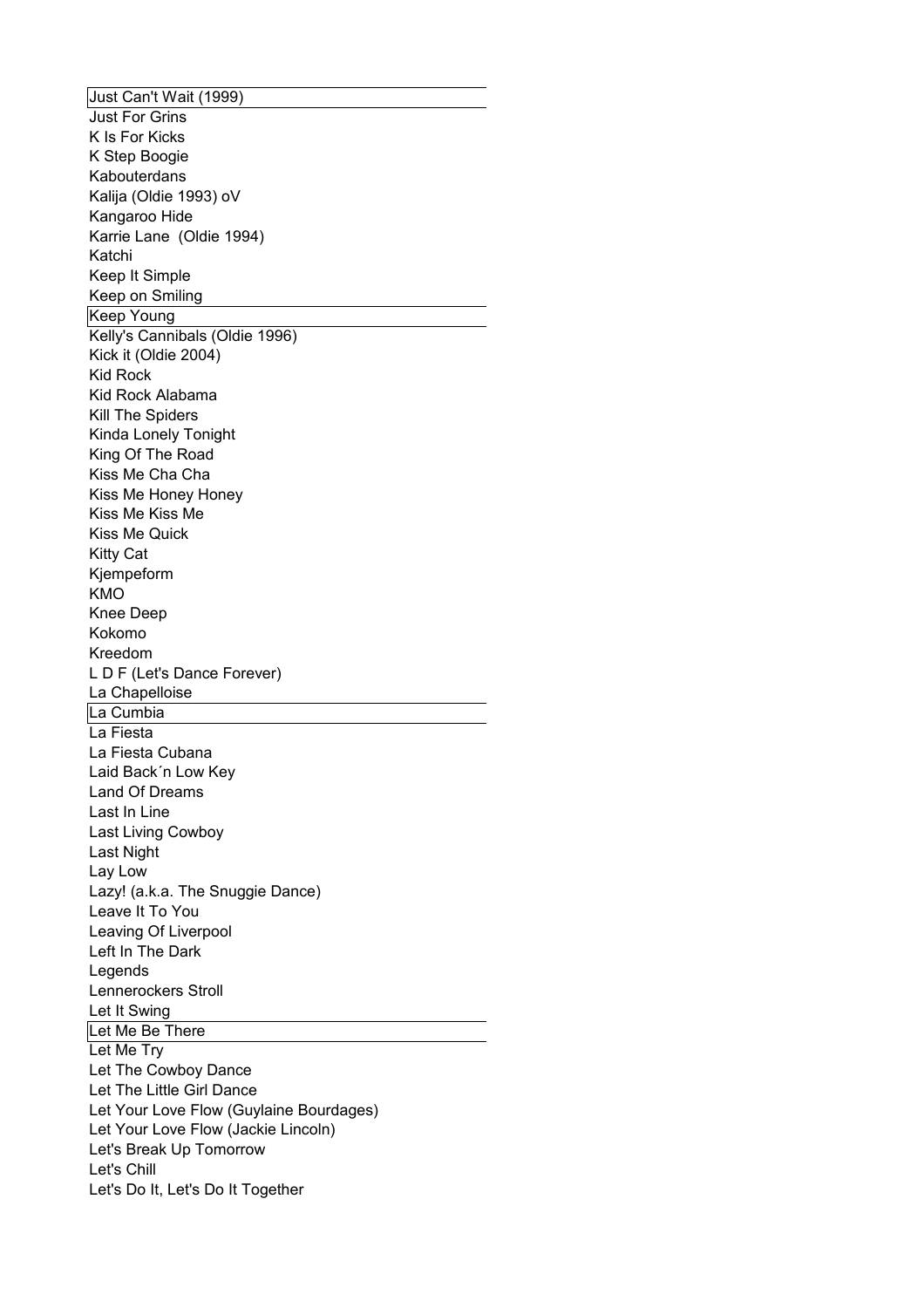Let's Go Swimming, Darlin' Let's Groove It Let's Have a Party Life Could Be A Dream Lightning Cha Cha (Oldie 1996) Lightning Polka Like A Superstar Bla Bla Bla Like Coca Cola In Hollywood Lilly Special Lily's Highheels Linda Linda Lu (Oldie 1992) Lindi Shuffle Line Dance Party Line Dance Party Line Drinking Line Of Fire Lipstick, Powder And Paint Lisa From Ibiza Little Bitty Little Charleston Little Cowgirl Little Cupid Little Jessico Little Polka Little Red Book Little Rhumba Little Rockin' Little Tattoo Live, Laugh, Love Living Doll Living On Love Living On Love AB Local Girls (2007) Locklin's Bar Locomotion Lodogo - Love Done Gone London Rhythm Swings Lonely Drum Lonely Girl Lonely Lovers Lonely Too Lonesome Luke Lonesome U Lonestar Cha Cha (Oldie 1992) Long Hot Summer Lookin' Out My Back Door Looking Good Lord Help Me Loreley Loslappie Louisiana Hot Sauce (Oldie 1996) Louisiana Kick Louisiana Swing Love Ain't Love Comes Around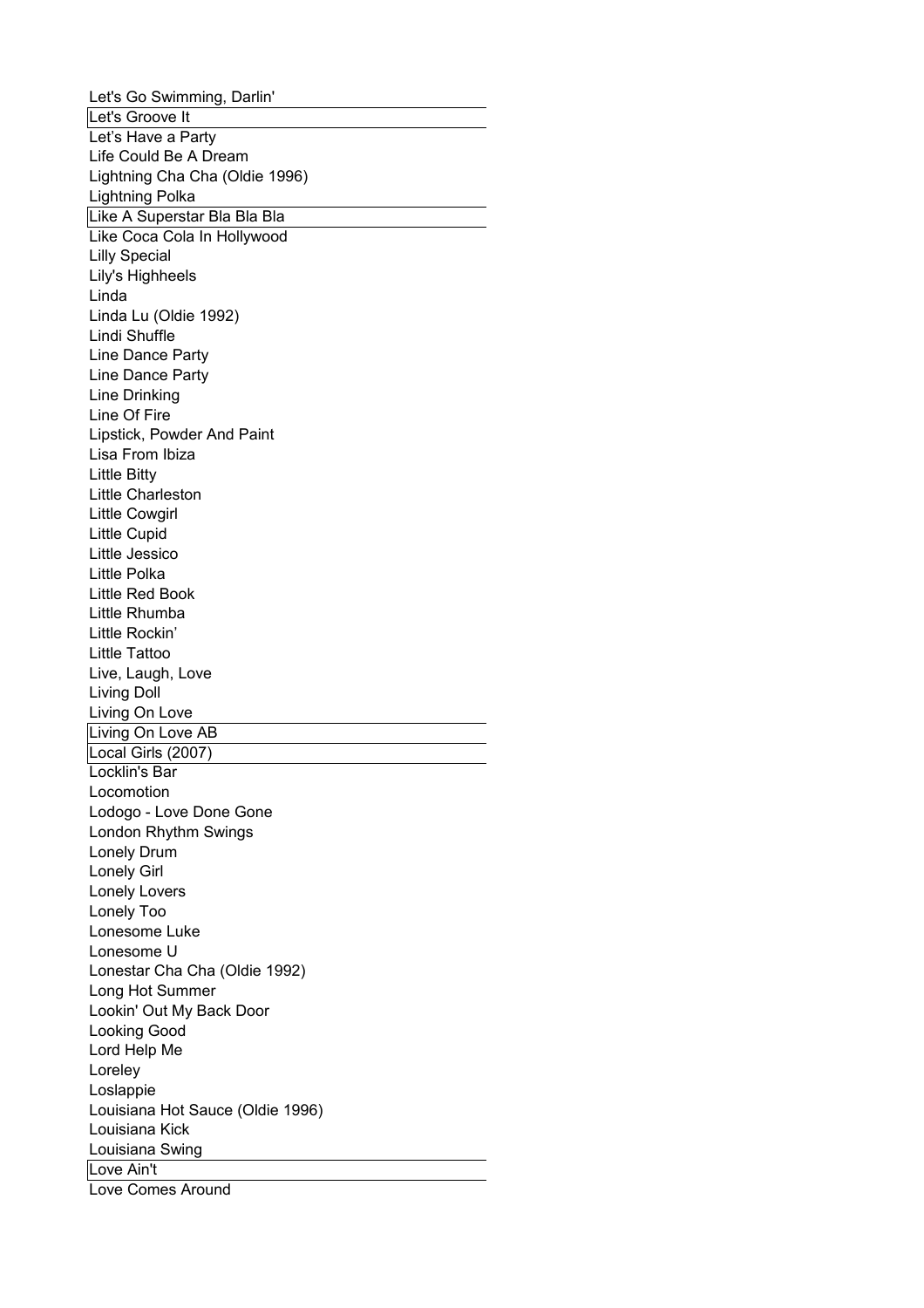Love Trick Love U 2 Much Love You A Million Times Love, JoAnn Love's Gonna Make It Lover Please Come Back (P) Lucky I Guess Lulu Luna Lite Mack The Knife Made In The USA Magic Moon Make Her Fall In Love Make It Up Make My Day Makin' It Makin' Tracks Makita Mama Loo Mama Take Me Home Mama's Pearl's Mamacita Mambo Mambo Mambo Rock Mambo Santa Mambo Mambo Shuffle Mamita Mamma Maria Mamma Mia - He's Italiano Mandolins In The Moonlight Margarita Cha Margaritas & Senoritas Mariana Mambo Marti Marty Strut Mary Mary Matador MCD Wanna Be Me MD Honky Tonk Me, Marie Mean Mess Around Messed Up In Memphis Mexicali Mexican Joe Mexican Pepper Doll Mexican Wind Mexicana Midnight Mix Midnight Walk Midnight Waltz (Oldie1993) Millie's Tip Million Dollar Dance Mini Barrel Love Runs Out Mama's Lil' Baby (Oldie 1998)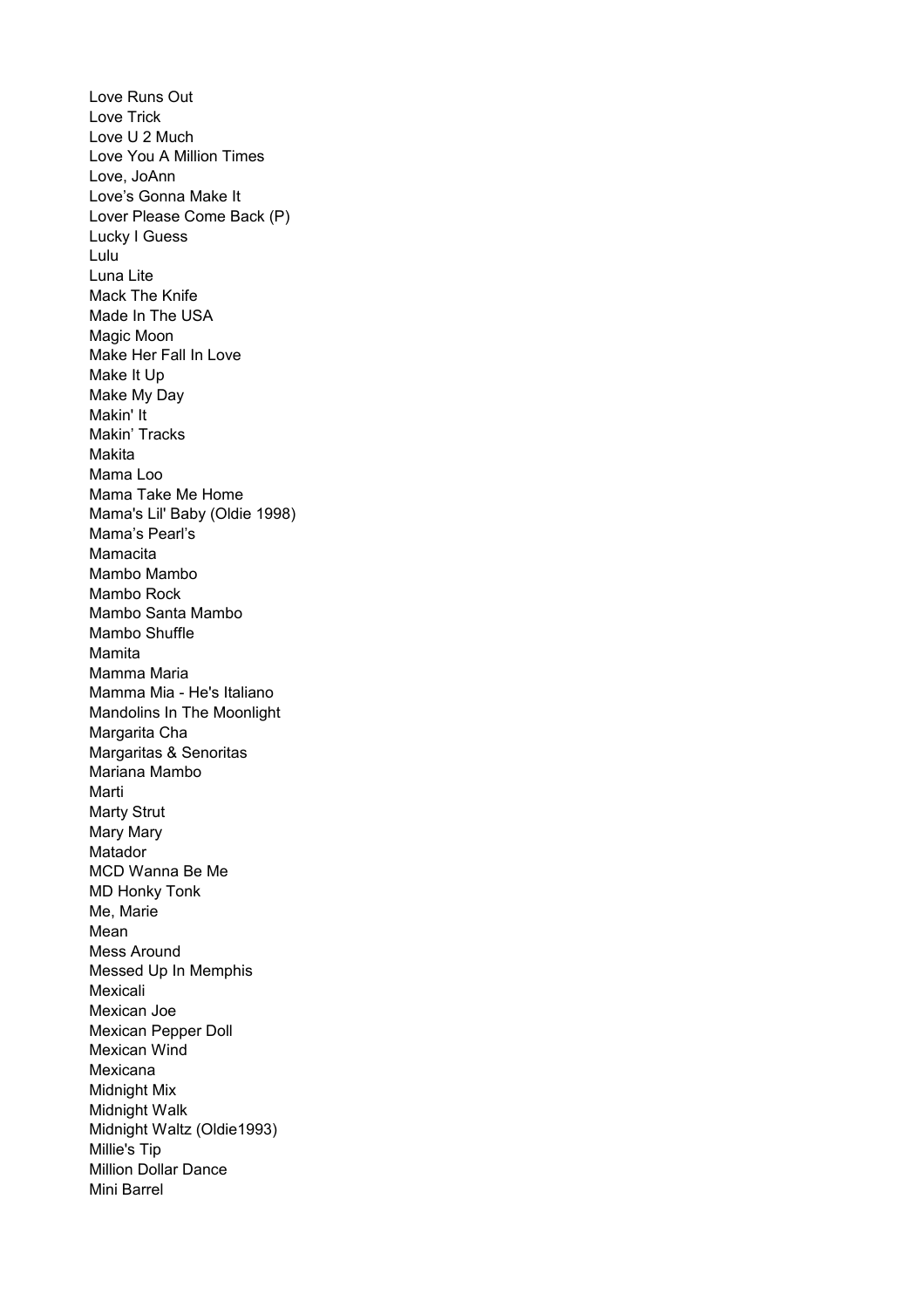Mini Cub Driver Mini Mariana Miny Moe Misión Continental Missing Mojo Mambo Mojo Rhythm Montana (Rick & Joan Bowen) Montana (36) Mony Mony Move A Little in Right Direction Move It On Over Moves Like Jagger (Bettina Drescher) Mr Dee Jay Mr Lonely MR POSTMAN Mr Rock & Roll Ms Marianne (Beginner) Mucara Walk Much 2 Much Much Too Young Mucho Cha Cha Mudslide Boogie (Oldie1994) Mustang Sally (Oldie 2004) My Coalminer My Cowboy Hat My First Love My Girl Sally My Heart Skip A Beat My Lollipop My Maria My New Life My Pretty Belinda My Superstar My Waltz N. E. Cha Cha Neon Moon Never Ever Never Ever Go Away Never Never cha cha (Partner) Never Stop Never Together New Train New York New York Newtopia (Heaven Or Hell) Next Day Nice Work Nimby EZ Ninety Nine Years No One Needs To Know Norma Jean (Oldie 1992) My Greek No 1 A, Tag, A, B, B, A, A (Takte 33-48), A, B, A My Tipperary Girl My Tipperary Girl EZ Nancy Mulligan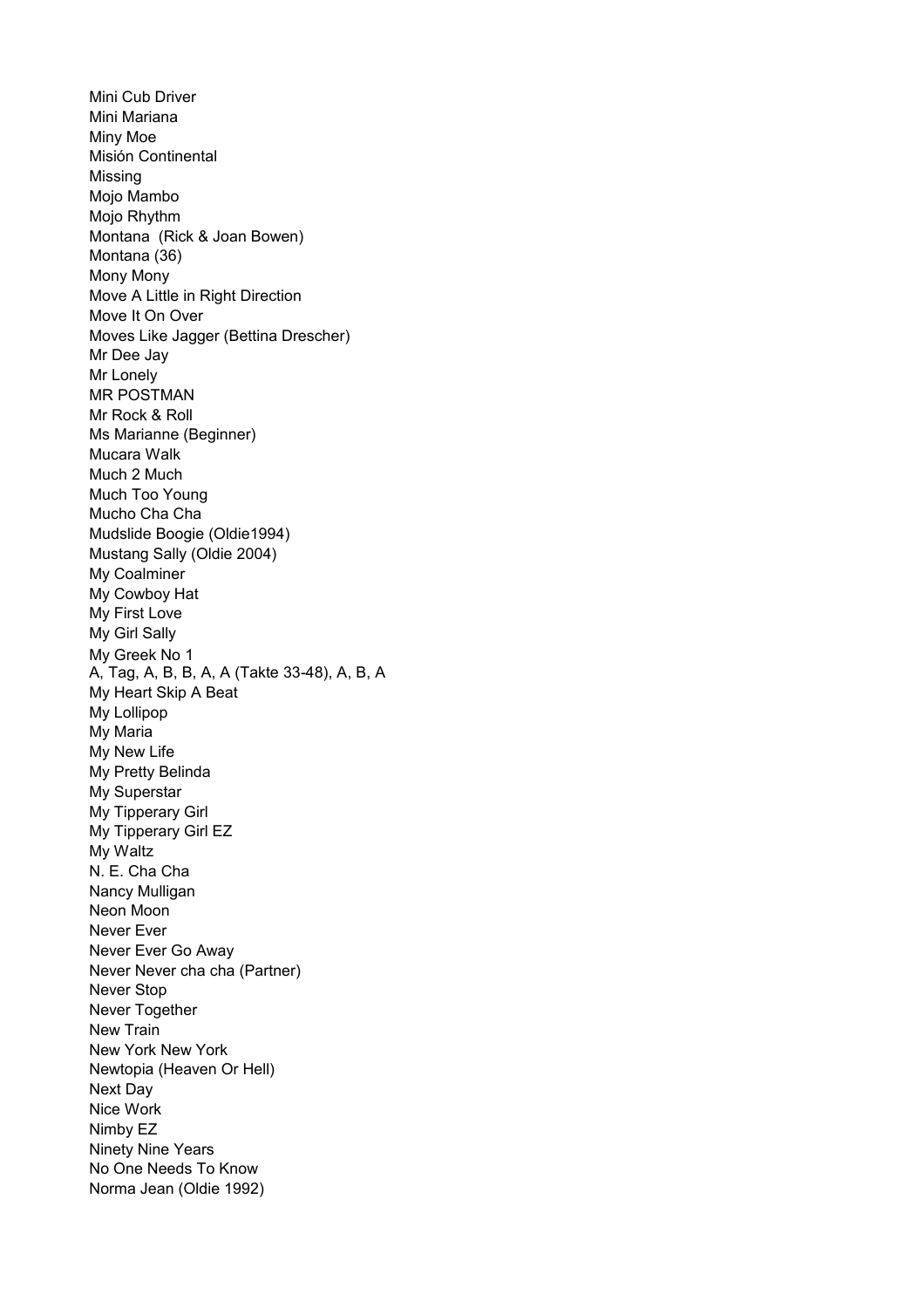Not Fair Not Fair Nothin' But Taillights Nothing But You Oh Carol Oh Carol Oh No Despacito Oh Oh Na Na Cha Oh Suzannah Oh Suzannah Okie Dokie Oklahoma Wind Old 97 Old Dan Tucker On My Way On The Road Again On Your Marks On Your Own One Night Only One Step Forward & Two Steps... One Step Forward And Two Steps Back One Woman Man Only When You're Lonely Only you Only You Oo La La (2013) Ooh Baby OOH! AAH! (Oldie 1996) Open Book Open Heart Cowboy Operator Cha Cha Out & Jump Out Of Reach Outside In Over The Moon P 3 Paddy's Choir Paddy's Reel Party People Peace Train Peaches & Cream Peanat´s Mambo Peligrosa People Are Crazy Peppy Toe Perfect Persuade Me Photograph Pick A Bale Picnic Polka Pillows Pina Co-Cha-Cha Pink Shoelaces Not Enough Old Flames Passion (Partner)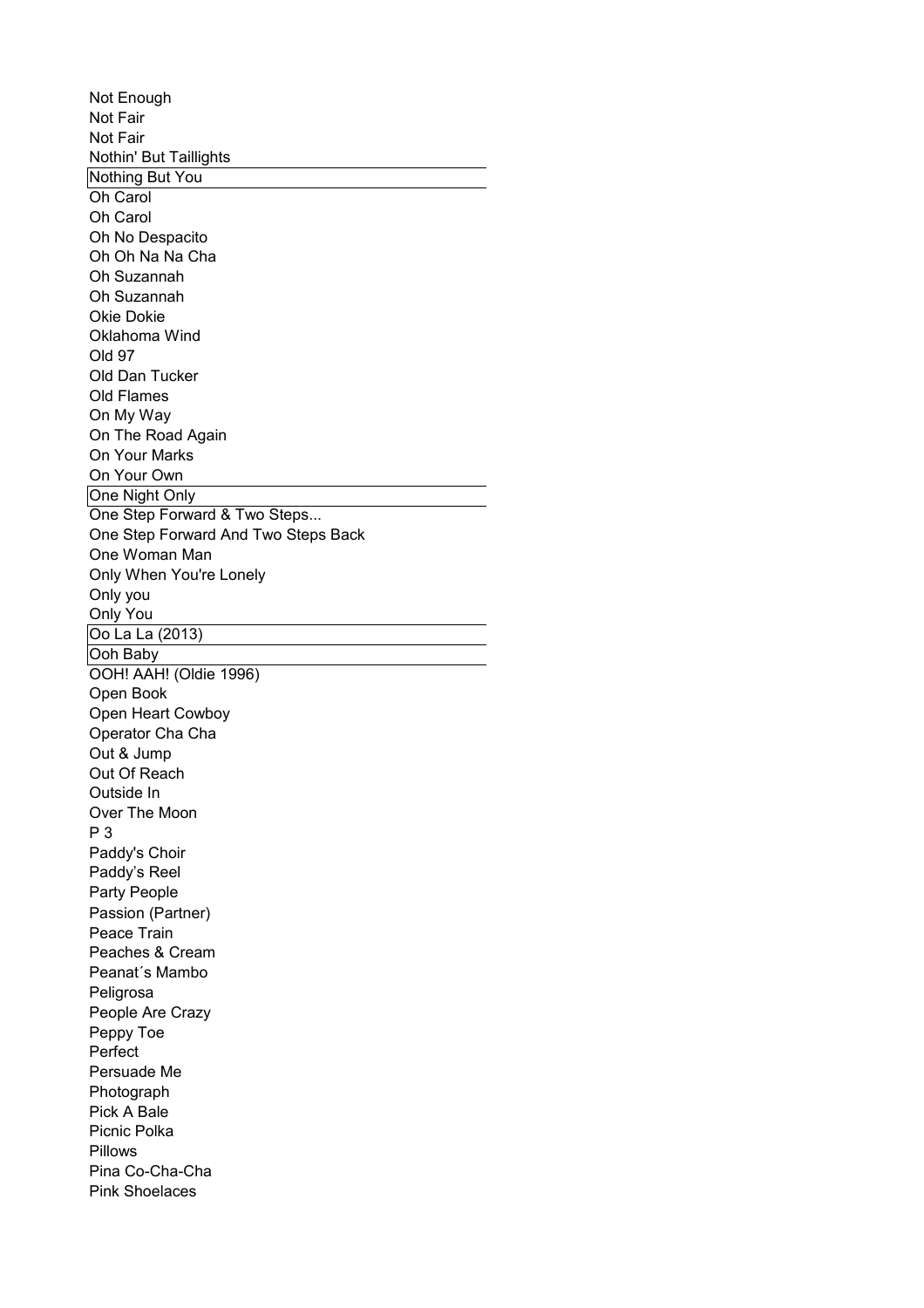Pizziricco Poker Face Polka Dot Polka To You Pontoon Pop From The Top Por Ti Sere Porushka Poranya Pot Of Gold Prairie Strut (Oldie 1996) Prancing Pony (Oldie1994) Pretty Flower Girl Pretty Woman Primer Beso Priscilla Pump Up The Swing Puttin On The Ritz Quando When Quando Que Si Que No **Quicksand** Radio Rock Radio Romp (Oldie 1997) Rainy Night Raise Them Up High Rama Lama Ding Dong Ready To Roll Ready to Roll **Reality** Rebel Amor Red Hot Salza Red Hot Salza Red Molly Red Solo Cup (Jena McKinney) Red Staggerwing Redneck Angel Redneck Shuffle Redneck Stomp (Oldie 1995) Reet Petite Reet Petite (William Sevone) Reggae Cowboy Renegaded Polka Return To Sender Rhumba & Roses Rhyme Or Reason Rice and Curry Ride Away (2017) Ride On Ridin Right About Now Rio Rita's Waltz Rita's Waltz (Partner) Rita's Waltz (Partner) Ritmo Road To Hell Pretty Little Galway Girl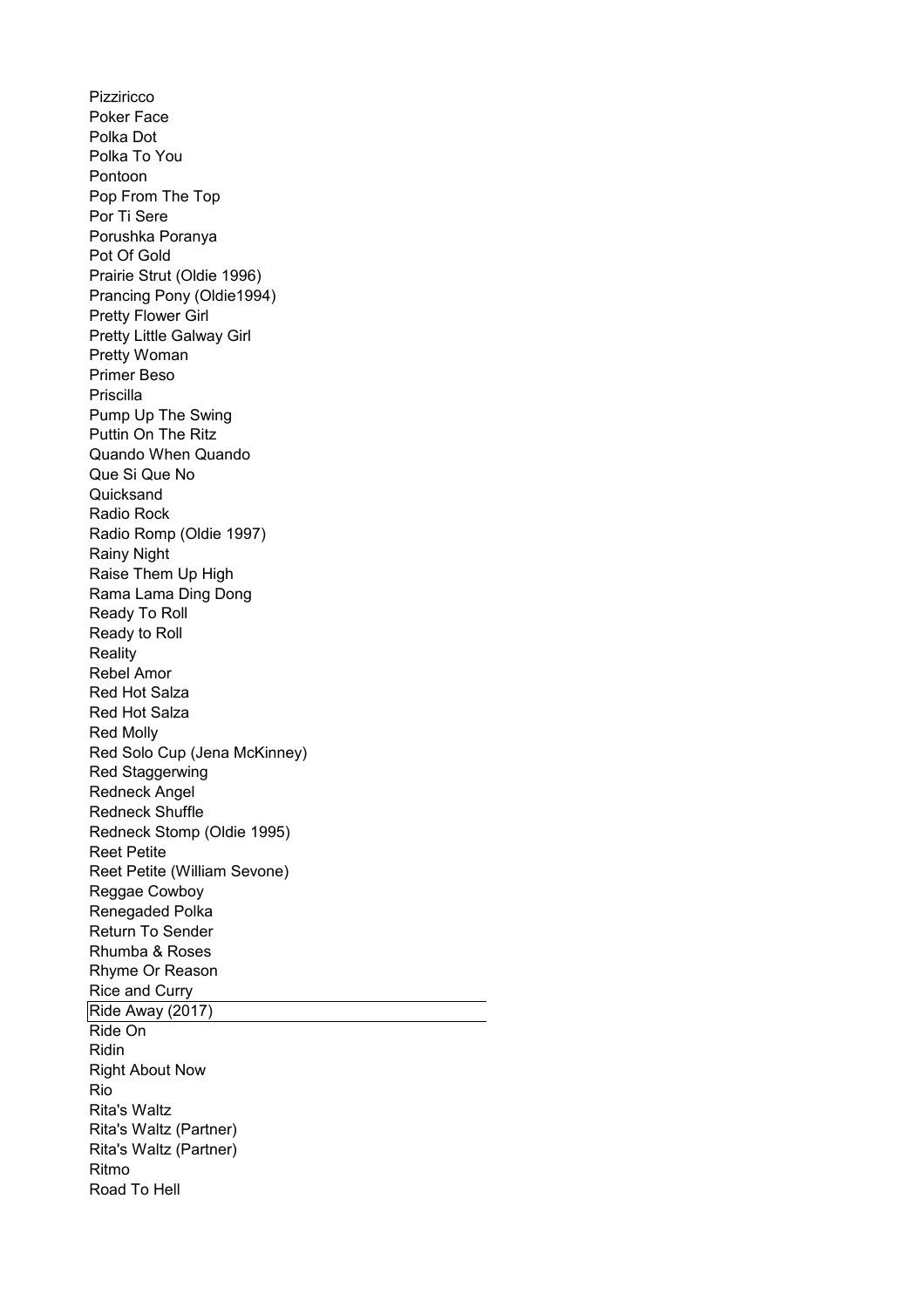Rock and Roll Cowboy Contra Rock Around The Clock Rock Paper Scissors Rock-A-Pop Rocket To The Sun Rockin' Rockland Rocky Hustle (Oldie 1991) Rodeo Blues Roll Back And Dance Roll In The Hay Rollin´ With The Flow Rollin' In My Sweet Baby's Arms Rolling In The Deep Rosalie Rose From The Sea (Rosa Del Mar) Rose Garden Rose-A-Lee Running Out Of Beer! Rythm of the Road S.B.S. (Shuffle Boogie Soul) S.O.T.B. (Sex On The Beach) Sag, Drag & Fall Sally Ann Saloon Scissors Stomp Salsa San Antone Sangria Sun Santa Claus Is Coming To Town Save The Day Scotia Samba Sea Salt Sally Sealed With A Kiss Second Hand Tequila See Rock City See You Later Alligater Seminole Wind ( Kreistanz) **Senorita** Senorita La La La Senorita Margarita Sepanjang Jalan Sex, Love and Texas Sexy Baby Sexy Cha Cha Sexy Ole Lady Sh Boom (2016) Sha-la-la-la-la Shadow Shadow II (Partner) Shadowy Corners Shady Shakatak Shake Rattle & Roll Shakin Mix Rock And Roll Sea Shells (Partner)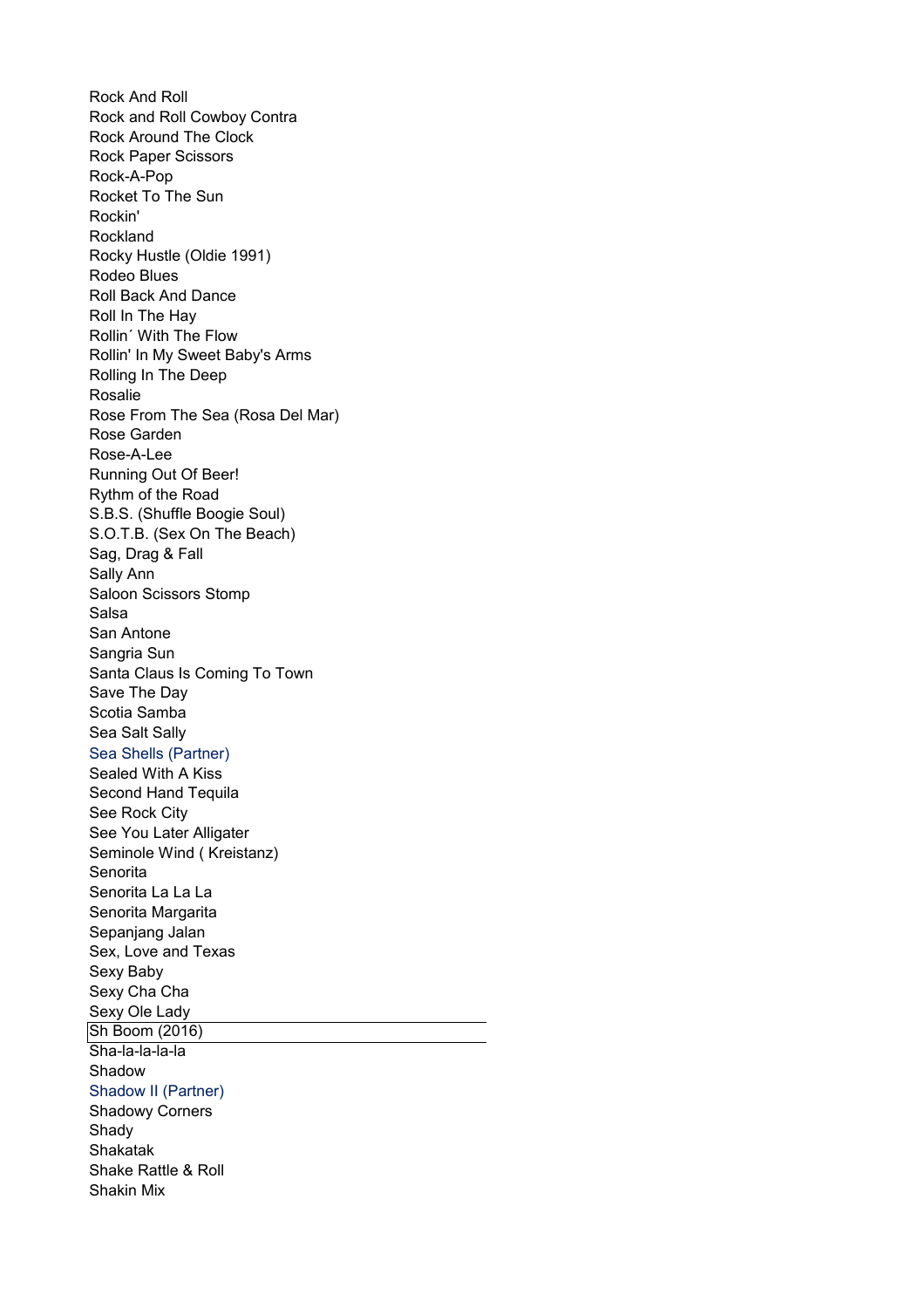Shamrock Soup Shang A Lang Shania's Moment Shattered Dreams She Bangs Sheriff On Fire Sho'nuf Shooga Shoop Shoop Shore Thing Shotgun Mambo Shout Shout Shove It Show Me, Show Me Shuffle, Shuffle, Kick, Kick Side By Side Silk & Satin (Oldie 1995) Silver Threads Simple Life Simply Mambo Simply Shuffle Sin City Swing Singalong Song Singin' Yeah Singing The Song Sinner Sister Kate **Sisters** Ski Bumpus Skiff-A-Billy Line Dance Skiffle Billy Skiffle Time Skinny Genes Skinny Jeans Sky Bumpus / Black Velvet Sky Loves Blue Slappin' Leather Sleazy Slide Sleazy Slide Slip Away SlipAway Cha Slipped & Fell Slow Rain (Partner) Small Stuff Small Town Southern Girl Smile On Your Face Smiling Song Smokey Places Smokey Places (Partner) Smokin' Armadillos Smooth Factor Smooth Operator **Snap** Snap ´n Time Snap To It Snowflake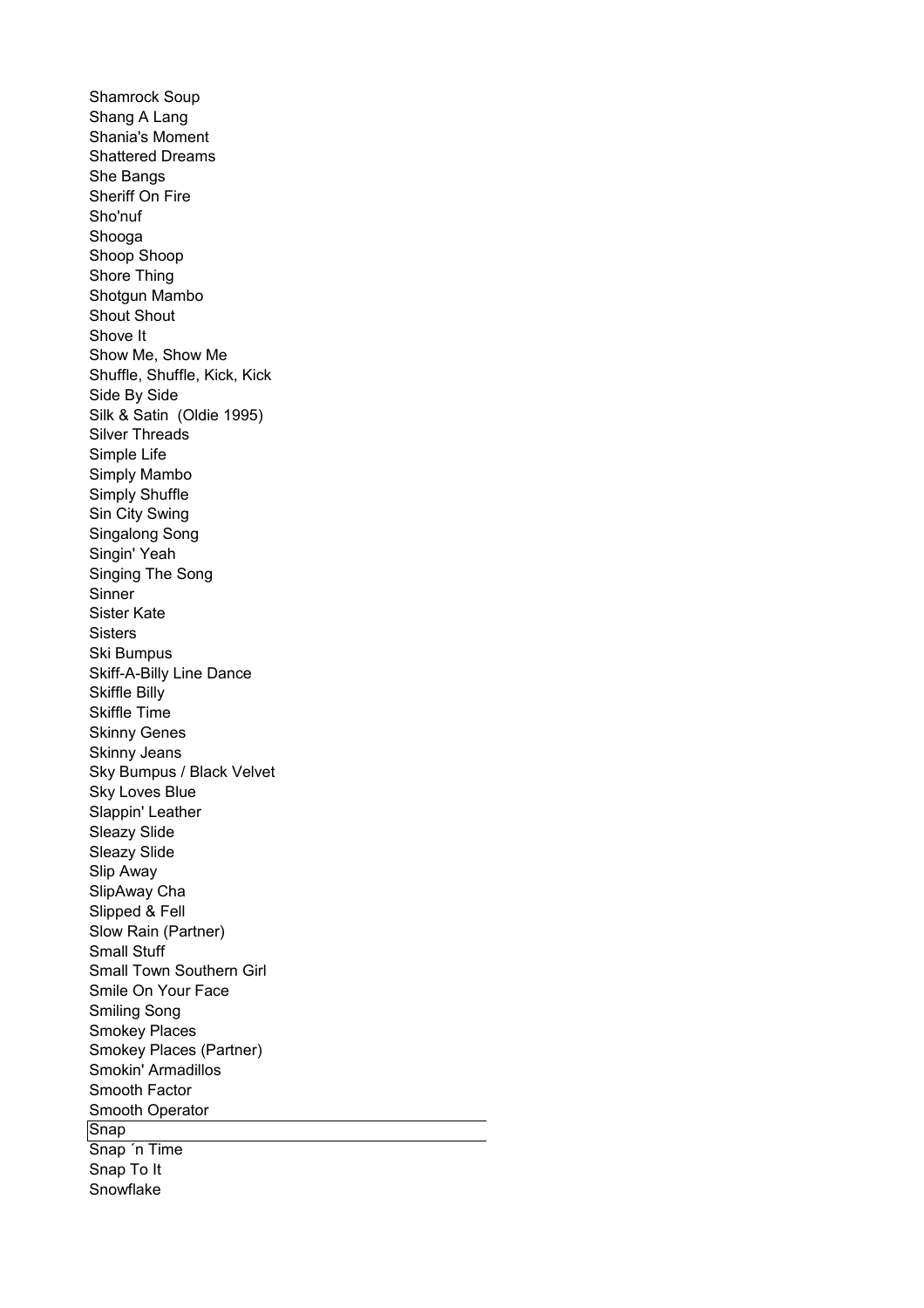So Easy So Just Dance Dance Dance Solo Amor Some Beach Some Beach Some Fun 3D Some Girls Will Somebody Like You Something Easy Something In The Water Something Stupid Somewhere Sommer Fly South Of Santa Fé South Side Shuffle (contra) South Side Stomp Southern Delight Southern Voice Space Cowboy Spanish Lady Speak To The Sky Squeegee Stand By My Woman Man Stand By Us Start The Car Starter Step oder Stray Cat Strut Stay All Night Stay Stay Stay Steal Me Now Stealing The Best Stepping Out For Harry Sticks And Stones Stilbaai Charleston (2017) Still Do Stitch It Up **Stitches Stomp Down** Stomping It Out Stop And Cafe Stop Crying Straight To Memphis (Contra) Strait Talkin' Streamlinin' **Stripes** Stroll Along Cha Cha **Stupidville** Suavemente Besame Subeme La Radio Such A Fool Sugar Sugar & Pai Sugar Pie Springsteen (Chris Watson) Straighten Up (Liz Clarke) Sugar Honey Baby oder Christmas Rock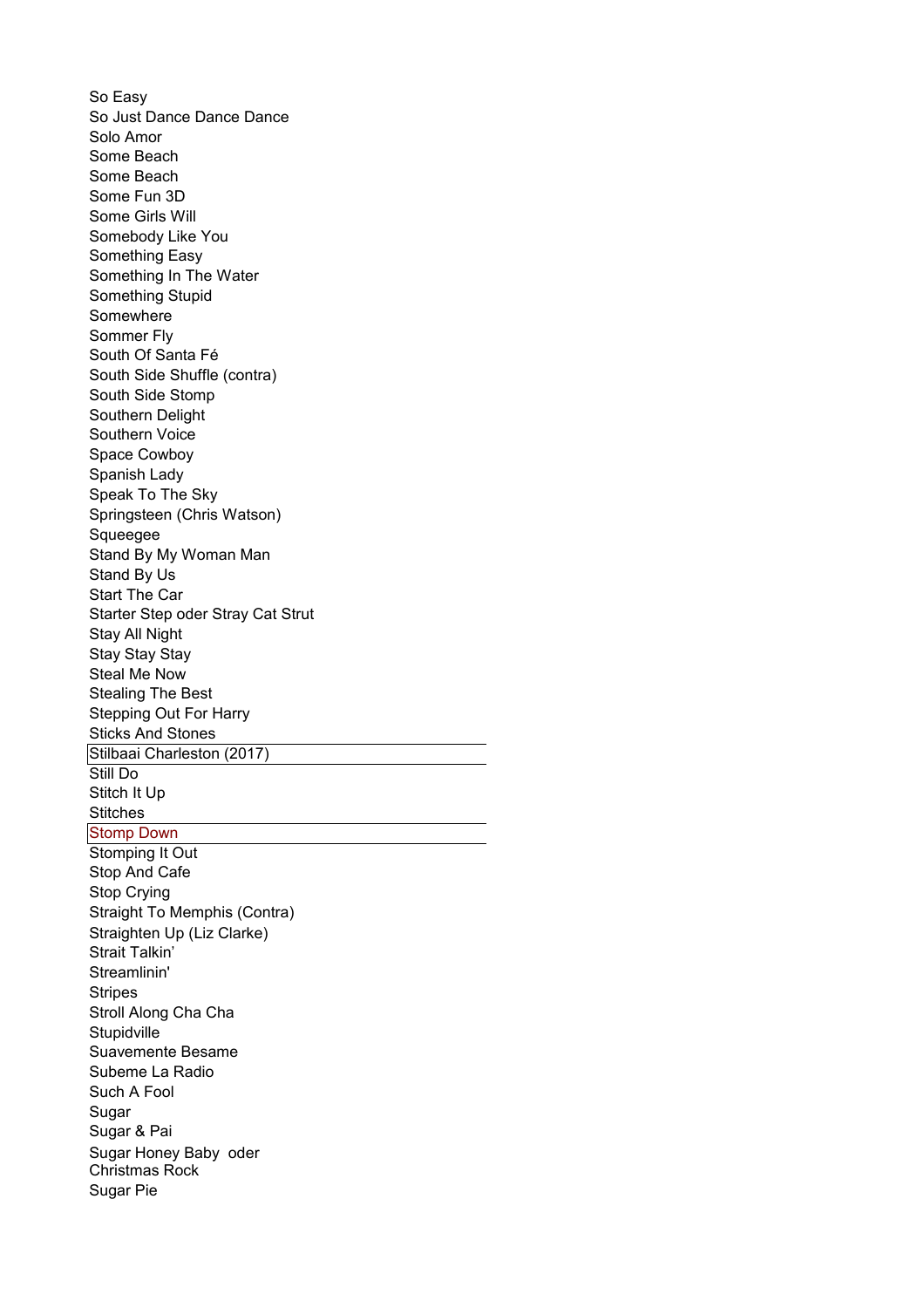Sugar, Sugar Sugartown Suite 215 Summer Celebration Summer Night Cha Cha Summer Vibe Summertime Blues Sunday Swing Sundowner Supreme Suzanne Suzanne (Partner) Swamp Think Sweats Me Sweet Gypsy Rose Sweet Like Cola Sweet Liza Sweet Maureen Sweet Senorita Sweet Sweet Smile Sweetly Smiles Swing City Jive (Oldie 1996) Swing Low Sweet Chariot Swingin Home For Christmas Swingin' Thing (Partner) Swinging Swinging Doors T´morrow Never Knows T-Bone Shuffle T.L.C Tag On Take Me Dancin´ Take Me Home Talk Is Cheap Tango With Me Darling Tango With The Sheriff Tap & Go Tap Room Boogie Tap Tap Tease Me **Telepathy** Tell Me Ma Tell The World Tell To My Heart Ten Out Of 10 Tennessee Flat Tennessee Waltz Suprise Tequila Sunrise (P) Texarcana Texas Barefootin' Texas Cha Cha Texas Samba Texas Stomp Texas Waltz Thank You Folks Sweet Delight (Partner) Texas Tattoo (Partner)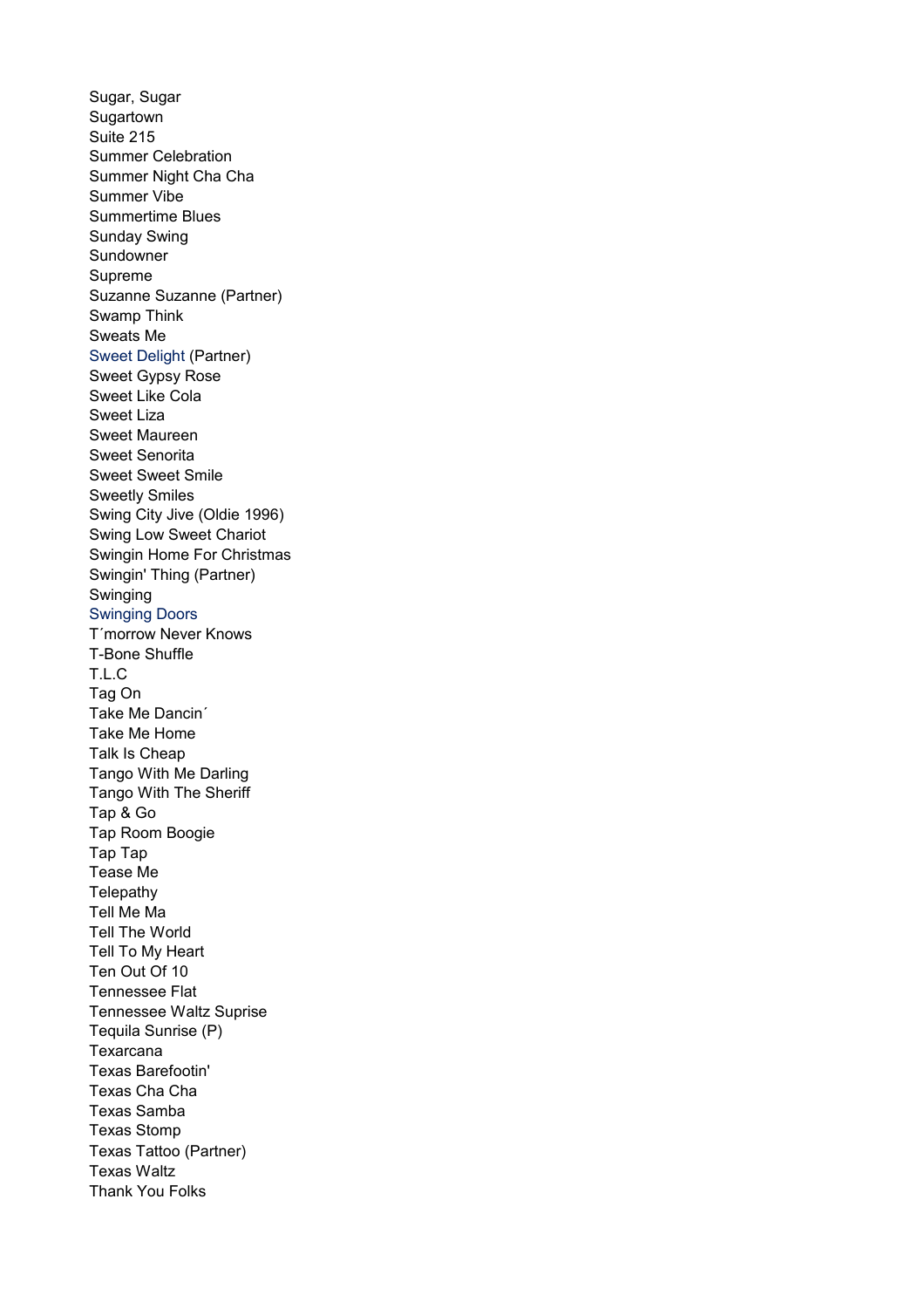That 55 Ford That Man That Old Time Rock 'n' Roll That's How Much I Love You The Bee Stomp (Oldie 1997) The Belle of Liverpool The Black Pearl The Blarney Roses The Boat To Liverpool The Bomp The Bremer The Cowboy (Oldie 1995) The Cowboy Hip Hop The Drifter (2018) The Flute The Freeze The Galway Gathering The Gambler The Hams' Jam (Oldie 1998) The Last Dance The Last Living Cowboy The Lemon Tree The Little Shirt The Long Way Home The Majestic The Morning Come, Joanna The Music Man The Neighbourhood THE ORIGINAL, Boot Scootin' Boogie The Outback The Pasadena (Oldie 1984) The Queen The Real Deal The Sway The Trail The Twist The World Thinkin' Country This And That This Little Light This Pretty Face This World Today ( Is A Mess) Those Were The Days Three Beers To Mexico Three JEMs (Jesus, Elvis, and Me) Thrilled (2015) **Thunderfoot** Ticket to Heaven Ticket To The Blues! **Tickled Ticks** Tidak Lupa Tie A Yellow Ribbon (2012) The Belle of Merløse (Partner) The LaLa Dance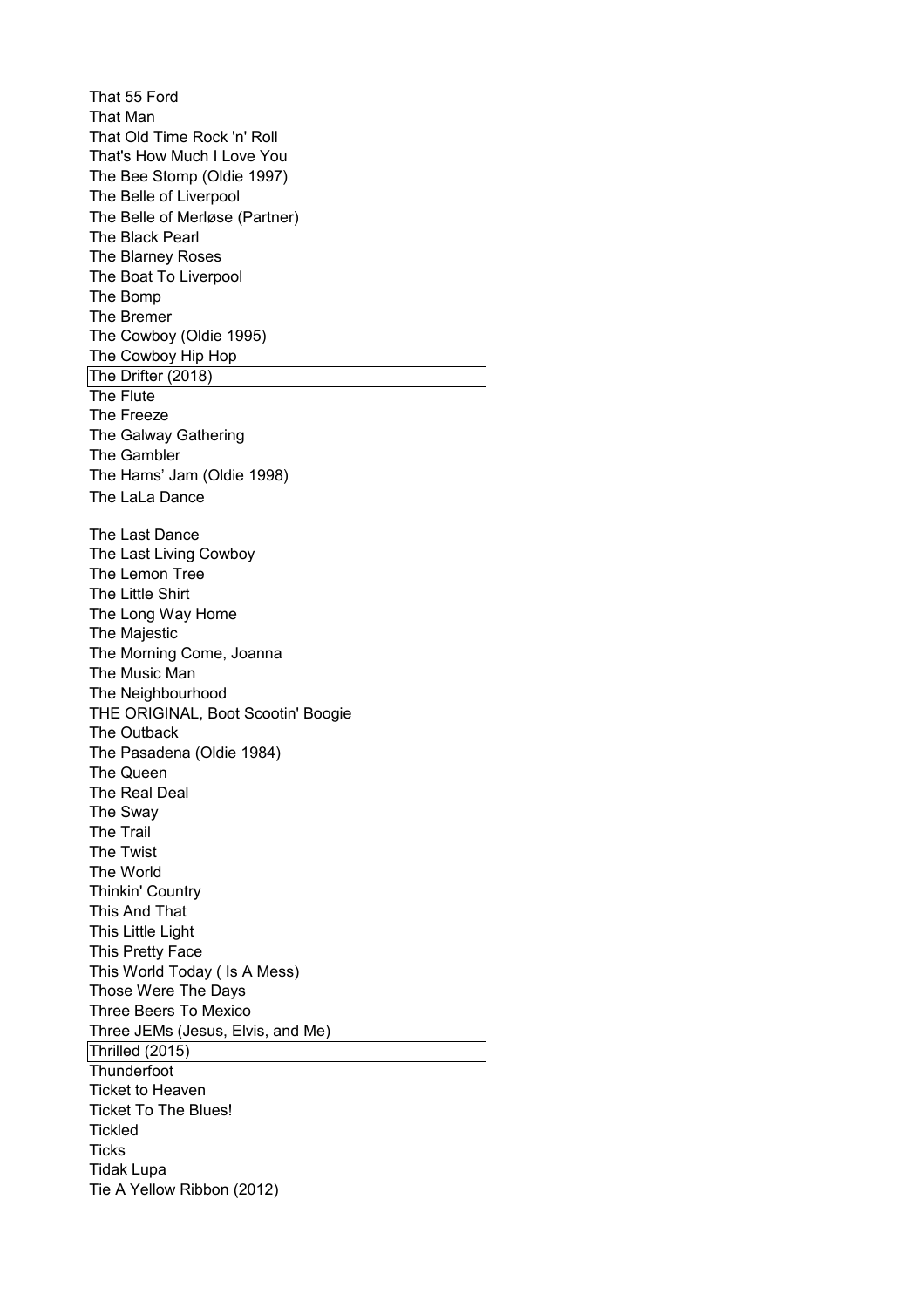Time To Swing Tipitipitero (Tippy Tippy Tero) Tipperary Girl Tippy Tippy Toes To Dance Toby's Pick Up Truck Toes Too Many Tears Totoy Bibo Touch By Touch Touch Of Country Tractor Polka Two Train Swing **Triangle** Trickle Trickle Tricky Moon (Oldie 1997) Trip Up Triple Mix Tropicana Parking Lot (Oldie 1995) Truck A Truck Try To Remember Tumblewee (Oldie 1991) Tumblewee (Oldie 1991) Turn Me Loose Turn Me Loose Turn up The Radio (Subeme La Radio) Tush Push Twist With The Fat Boys Twist-Em U Turn Ukiah 22 (Oldie 1991) Under The Mango Tree Under The Sun Uno Dos Tres (Oldie 1996) Uno, Dos, Tres Uno, Dos, Tres Bros Until The Dawn Up Country Up On Top Uptown Funk Baby Urban Living Valentino Vaya Con Dios Vertical Expression (Teresa Lawrence & Vera Fisher) Vertical Expression (2008) Victory Shout (Oldie 1997) Volare Wagon Wheel Rock Wake Me Up Wake Up Little Susie (Rachael McEnaney Wakira Walk In The Park Walk of Life Walk Walk Walk Walkin The Line Tulsa Time (Anfang 1980)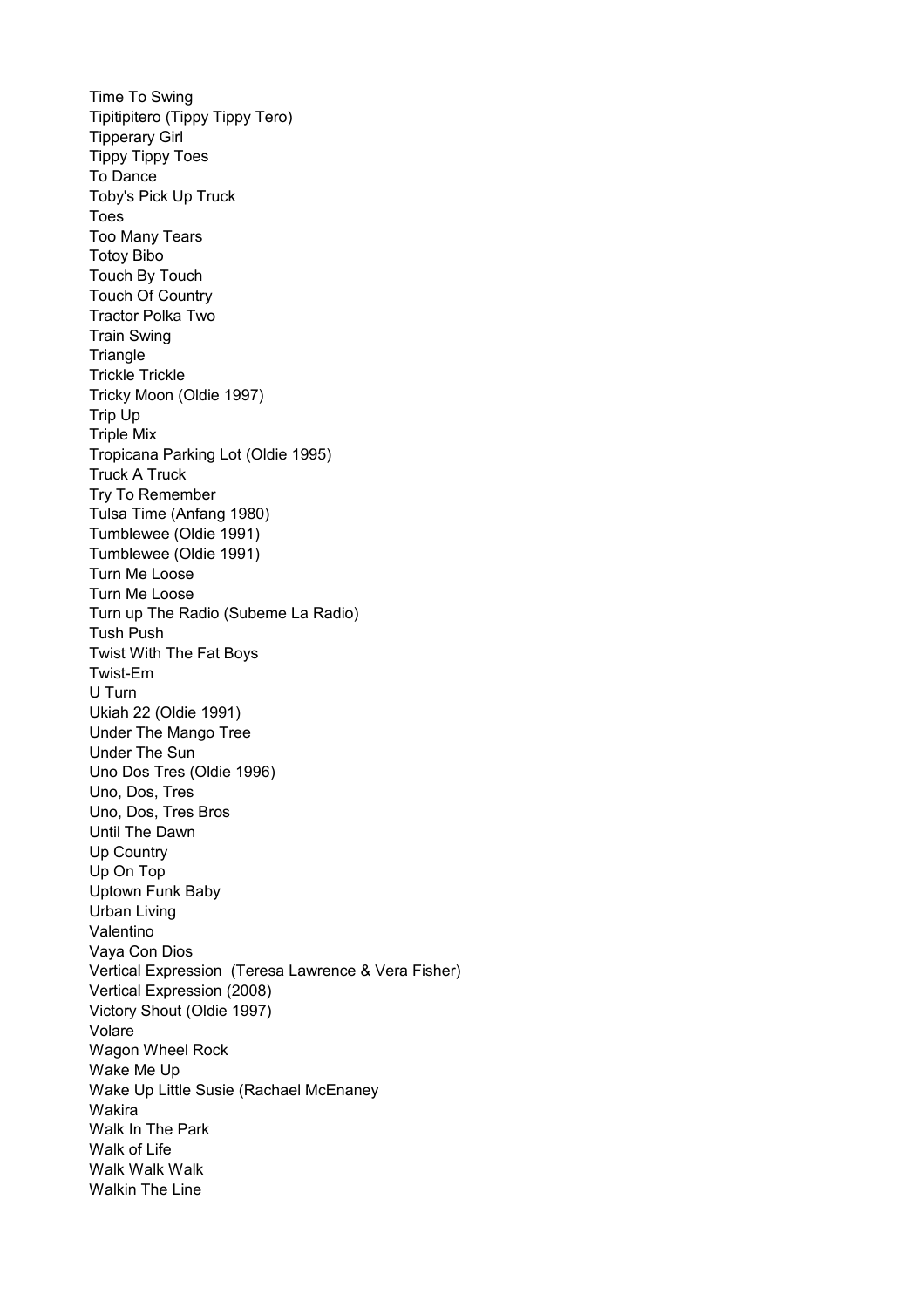Walkin' Wazi (Oldie 1972) Walking Away Walking Backwards Walking Clap (Contra) Waltz Across Texas Waltzing Matilda (Oldie 1996) Wanderer Wandering Stroll Wanna Be Elvis Wanna Be Me Wanna Dance Watch Your Back Water Logged! Waterloo Watermelon Crawl Wave On Wave We no speak Americano Weekdays Well Do Ya? Went To Calypso Mexico Western Electric (Oldie 1992) What Makes You Country What People Say Whatchugot Whatchugot Mister When When I`m 64 When I'm Gone When You Smile Where I Belong Wherever You May Wander Whiskey Bridges Whiskeys Gone White Rose Whole Again Why Don't We Just Dance (Gina Göppert) Why Why Wild Stallion Wild Wild West (Contra) Wild Wild West Boogie (Oldie 1988) Will You Dance Wishful Thinking Witchdoctor (Partner & Contra) Woman Is Smarter Women Power World Of Blue Wrapped Around Wrapped Inside Your Love Yes Sir That's My Baby Yippe Yi Yo Yippie I Oh Yolanda **YOU** You and Me Girl You Can Change You Can Do Better Than That